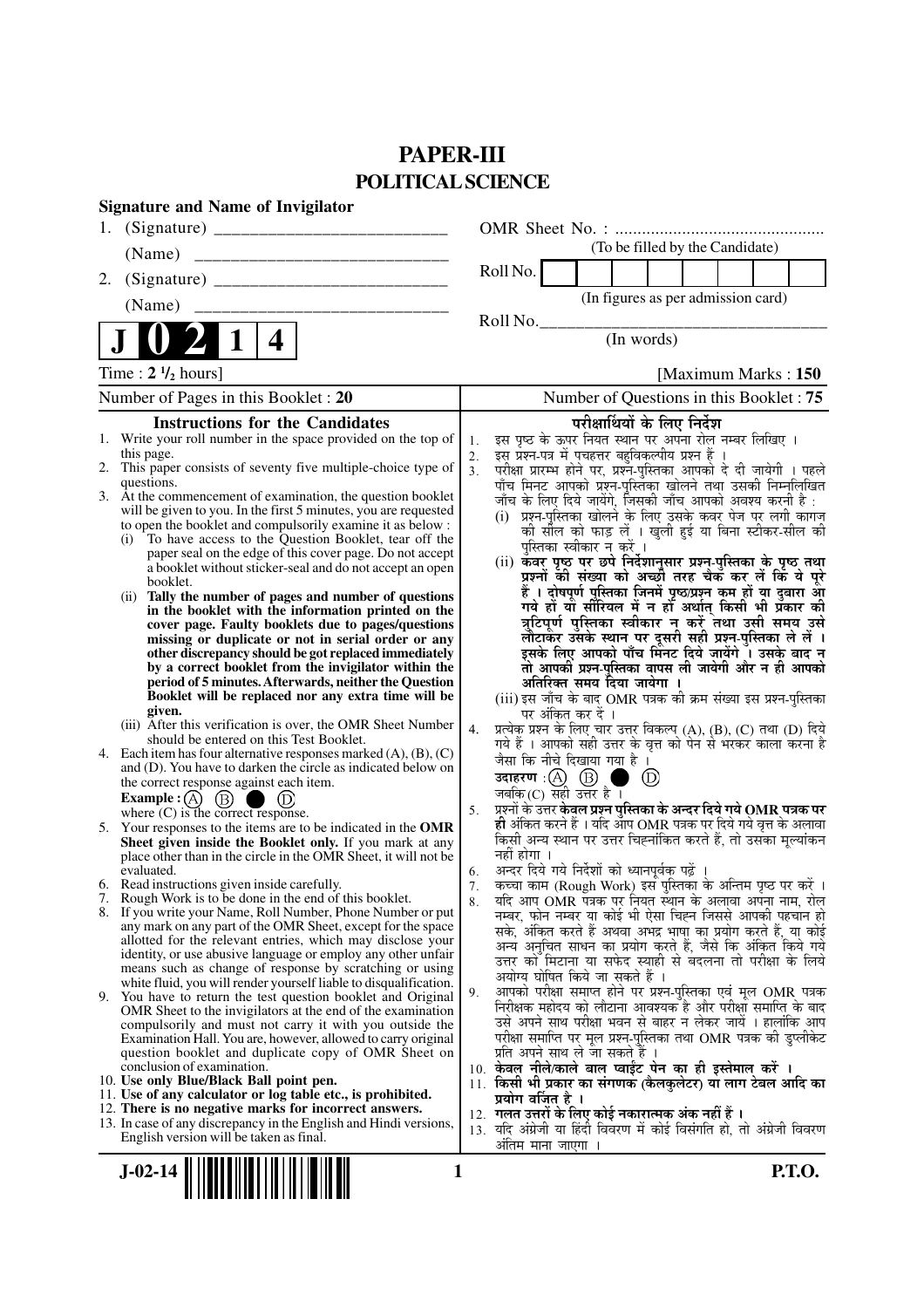#### **POLITICAL SCIENCE Paper – III**

**Note :** This paper contains **seventy five (75)** objective type questions of **two (2)** marks each. **All** questions are compulsory.

| 1.               |       | Who described political theory as<br>'the systematic thinking about the |               |
|------------------|-------|-------------------------------------------------------------------------|---------------|
|                  |       | purpose of the government'?                                             |               |
|                  |       | (A) Leacock                                                             | (B) Garner    |
|                  |       | (C) Plamenatz (D) Berlin                                                |               |
| $\overline{2}$ . |       | Who is the author of the book 'The<br>Philosophy of J.S. Mill'?         |               |
|                  |       | (A) M. Cowling                                                          |               |
|                  |       | $(B)$ J. Gray                                                           |               |
|                  |       | (C) R.P. Anschutz                                                       |               |
|                  |       | (D) J.W. Mueller                                                        |               |
| 3.               |       | Who is the author of 'Savitri'?                                         |               |
|                  |       | $(A)$ M.N. Roy                                                          |               |
|                  |       | (B) Mahatma Gandhi                                                      |               |
|                  |       | (C) Aurobindo                                                           |               |
|                  |       | (D) R. Tagore                                                           |               |
| 4.               |       | "Once God is let in, there is an end to                                 |               |
|                  |       | the sovereignty of man." Who said                                       |               |
|                  | this? |                                                                         |               |
|                  |       | (A) B.R. Ambedkar                                                       |               |
|                  |       | (B) Vivekananda                                                         |               |
|                  |       | $(C)$ M.N. Roy                                                          |               |
|                  |       | (D) J. Nehru                                                            |               |
| 5.               |       | Who said "Man is what he eats"?                                         |               |
|                  |       | $(A)$ Marx                                                              | (B) Engels    |
|                  |       | $(C)$ Lenin                                                             | (D) Feuerbach |

- **6.** Who is the propounder of labour theory of value ?
	- (A) Hobbes (B) Locke
	- (C) Rousseau (D) Bentham
- **7.** Which one of the following is correct regarding the writings of Machiavelli ? (A) Discourses
	-
	- (B) The Golden Ass
	- (C) The Art of War
	- (D) All the above

## Paper-III 2 J-02-14

**8.** Match List-I with List-II and select the correct answer form the codes given below :

| List-I<br>(Thinker) |                     |              | $List-II$<br>(Dominent Concept) |                         |                   |  |
|---------------------|---------------------|--------------|---------------------------------|-------------------------|-------------------|--|
| a.                  | <b>Beitz</b>        |              | Ĺ.                              | advantage               | Justice as mutual |  |
| h.                  | Gauthier            |              | ii.                             | Entitlement             | Theory of Justice |  |
| $C_{-}$             | Dworkin             |              | iii.                            |                         | On Global Justice |  |
| d.                  | Nozick              |              |                                 | iv. On equality         |                   |  |
| <b>Codes:</b>       |                     |              |                                 |                         |                   |  |
|                     | a                   | b            | $\mathbf{c}$                    | d                       |                   |  |
| (A)                 | i                   | ii           | iii                             | iv                      |                   |  |
| (B)                 | iii                 | $\mathbf{i}$ | iv                              | $\overline{\mathbf{u}}$ |                   |  |
| (C)                 | $\ddot{\mathbf{i}}$ | iii          | $\mathbf{1}$                    | iv                      |                   |  |
|                     | iv                  | i            | ij                              | iii                     |                   |  |
|                     |                     |              |                                 |                         |                   |  |

**9.** Plato developed his theory of the nature of the ultimate reality explaining the actual world in (A) The Republic (B) The Politics

- (C) The Laws (D) The Timaeus
- **10.** Given below are two statements one labelled as Assertion (A) and the other labelled as Reason (R) :

**Assertion (A) :** For Rawls the Right is prior to good.

**Reason (R) :** The loss of freedom for some is made right by greater good shared by others.

## **Codes :**

- (A) Both (A) and (R) are true and  $(R)$ is the right explanation of (A).
- (B) Both (A) and (R) are true, but (R) is not the right explanation of (A).
- $(C)$  (A) is true, but  $(R)$  is false.
- (D) (A) is false, but  $(R)$  is true.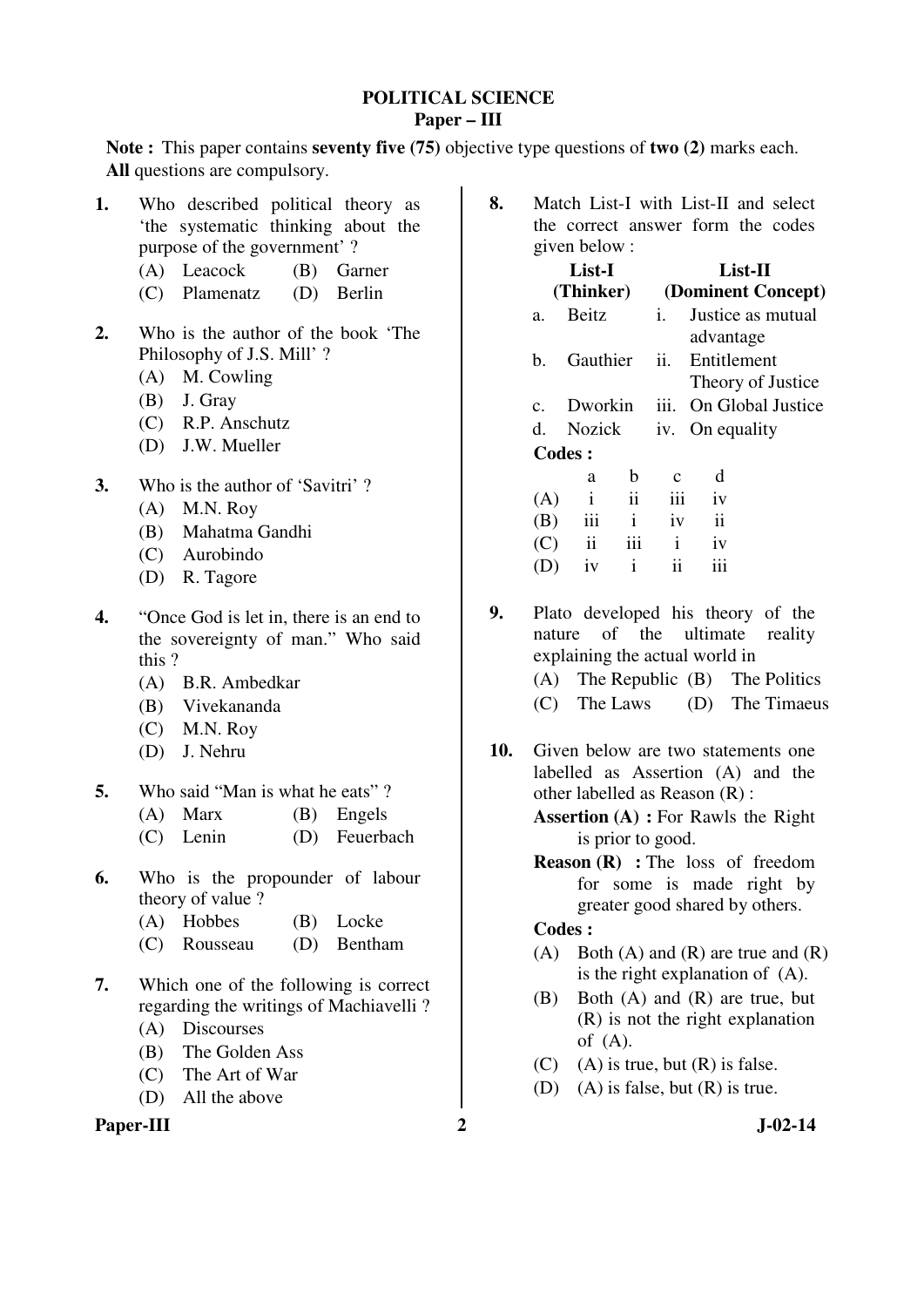# राजनीति शास्त्र

## ¯ÖÏ¿®Ö¯Ö¡Ö **– III**

| नोट : | - इस प्रश्नपत्र में <b>पचहत्तर (75)</b> बहु-विकल्पीय प्रश्न हैं । प्रत्येक प्रश्न के <b>दो (2</b> ) अंक हैं । <b>सभी</b> प्रश्न अनिवार्य हैं । |     |                                                                                             |
|-------|------------------------------------------------------------------------------------------------------------------------------------------------|-----|---------------------------------------------------------------------------------------------|
| 1.    | राजनीतिक सिद्धान्त को सरकार के उद्देश्य के<br>बारे में व्यवस्थित सोच के रूप में किसने                                                          | 8.  | सूची-I को सूची-II के साथ सुमेलित करें और<br>नीचे दिए कोडों से सही उत्तर का चयन करें :       |
|       | परिभाषित किया है ?                                                                                                                             |     | सूची - II<br>सूची – I                                                                       |
|       | (A) लीकॉक<br>$(B)$ गार्नर                                                                                                                      |     | (चितक)<br>(प्रमुख अवधारणा)                                                                  |
|       | बर्लिन<br>(C) प्लामेनाट्ज़<br>(D)                                                                                                              |     | पारस्परिक लाभ<br>बेज़<br>$i$ .<br>a.<br>के रूप में न्याय                                    |
| 2.    | 'दी फिलोसोफी ऑफ जे.एस.मिल.' नामक<br>पुस्तक के लेखक कौन हैं ?<br>(A) एम. काउलिंग                                                                |     | गॉतियर<br>ii.<br>न्याय का हकदारी<br>b.<br>सिद्धान्त                                         |
|       | $(B)$ जे.ग्रे                                                                                                                                  |     | वैश्विक न्याय पर<br>ड्वोरकिन<br>iii.<br>c.                                                  |
|       | (C) आर.पी. आंसचूज                                                                                                                              |     | नॉज़िक<br>iv. इक्वेलिटी पर<br>d.                                                            |
|       | (D) जे.डब्ल्यू. मूलर                                                                                                                           |     | कोड :                                                                                       |
|       |                                                                                                                                                |     | d<br>$\mathbf b$<br>$\mathbf C$<br>a                                                        |
| 3.    | 'सावित्री' के लेखक कौन हैं ?                                                                                                                   |     | iii<br>ii<br>$\mathbf{i}$<br>iv<br>(A)                                                      |
|       | (A) एम.एन. रॉय<br>महात्मा गाँधी<br>(B)                                                                                                         |     | $\mathbf{i}$<br>$\mathbf{ii}$<br>(B)<br>iii<br>iv<br>iii<br>ii<br>$\mathbf{i}$<br>(C)<br>iv |
|       | अरबिन्द<br>आर. टैगोर<br>(D)<br>(C)                                                                                                             |     | $\mathbf{ii}$<br>iii<br>$\mathbf{i}$<br>iv<br>(D)                                           |
| 4.    | ''एक बार प्रभु को प्रवेश करने दिया जाता है, तो<br>मानव की संप्रभुता का अन्त हो जाता है ।'' यह                                                  | 9.  | प्लेटो ने अनन्त वास्तविकता की प्रकृति का<br>विकसित<br>किया<br>सिद्धान्त<br>और               |
|       | किसने कहा है ?                                                                                                                                 |     | अपना<br>निम्नलिखित के अन्दर वास्तविक विश्व को                                               |
|       | (A) बी.आर. अम्बेडकर                                                                                                                            |     | स्पष्ट किया :                                                                               |
|       | (B) विवेकानंद                                                                                                                                  |     | (B) दी पोलिटिक्स<br>(A) दी रिपब्लिक                                                         |
|       | (C) एम.एन. रॉय                                                                                                                                 |     | दी टिमाओस<br>$(C)$ दी लॉज़<br>(D)                                                           |
|       | जे. नेहरू<br>(D)                                                                                                                               |     |                                                                                             |
| 5.    | किसने कहा है "आदमी वही होता है जो वह                                                                                                           | 10. | नीचे दो कथन दिये गये हैं, एक को अभिकथन                                                      |
|       | खाता है " ?                                                                                                                                    |     | $(A)$ और दूसरे को कारण $(R)$ का नाम दिया                                                    |
|       | ऐंजल्स<br>मार्क्स<br>(B)<br>(A)                                                                                                                |     | गया है :                                                                                    |
|       | लेनिन<br>(C)<br>(D)<br>फ्यूरबाक                                                                                                                |     | <b>अभिकथन (A) :</b> रॉल् <b>स के लिए अधिकार</b><br>अच्छे से पूर्व की स्थिति है ।            |
| 6.    | मूल्य के श्रम सिद्धान्त का प्रतिपादक कौन है ?                                                                                                  |     | <b>कारण (R) :</b> कुछ के लिए स्वतन्त्रता की                                                 |
|       | $(B)$ लॉक<br>$(A)$ हॉब्स                                                                                                                       |     | हानि को दूसरों के बीच बाँटे वृहद उत्तम                                                      |
|       | रूसो<br>बैन्थम<br>(D)<br>(C)                                                                                                                   |     | द्वारा अधिकार बना लिया जाता है ।                                                            |
| 7.    | मैक्यावली के लेखों के सम्बन्ध में कौन सा सही                                                                                                   |     | कोड :                                                                                       |
|       | है ?                                                                                                                                           |     | (A) और (R) दोनों सत्य हैं और (R),<br>(A)                                                    |
|       | डिसकोर्सिस<br>(A)                                                                                                                              |     | (A) की सही व्याख्या है ।                                                                    |
|       | दी गोल्डन ऐस<br>(B)                                                                                                                            |     | (A) और (R) दोनों सत्य हैं, परन्तु (R),<br>(B)<br>(A) की सही व्याख्या नहीं है ।              |
|       | दी आर्ट ऑफ वार<br>(C)                                                                                                                          |     | (A) सत्य है, परन्तु (R) असत्य है ।<br>(C)                                                   |
|       | उपर्युक्त सभी<br>(D)                                                                                                                           |     | (A) असत्य है, परन्तु (R) सत्य है ।<br>(D)                                                   |
|       |                                                                                                                                                |     |                                                                                             |

**J-02-14 3 Paper-III**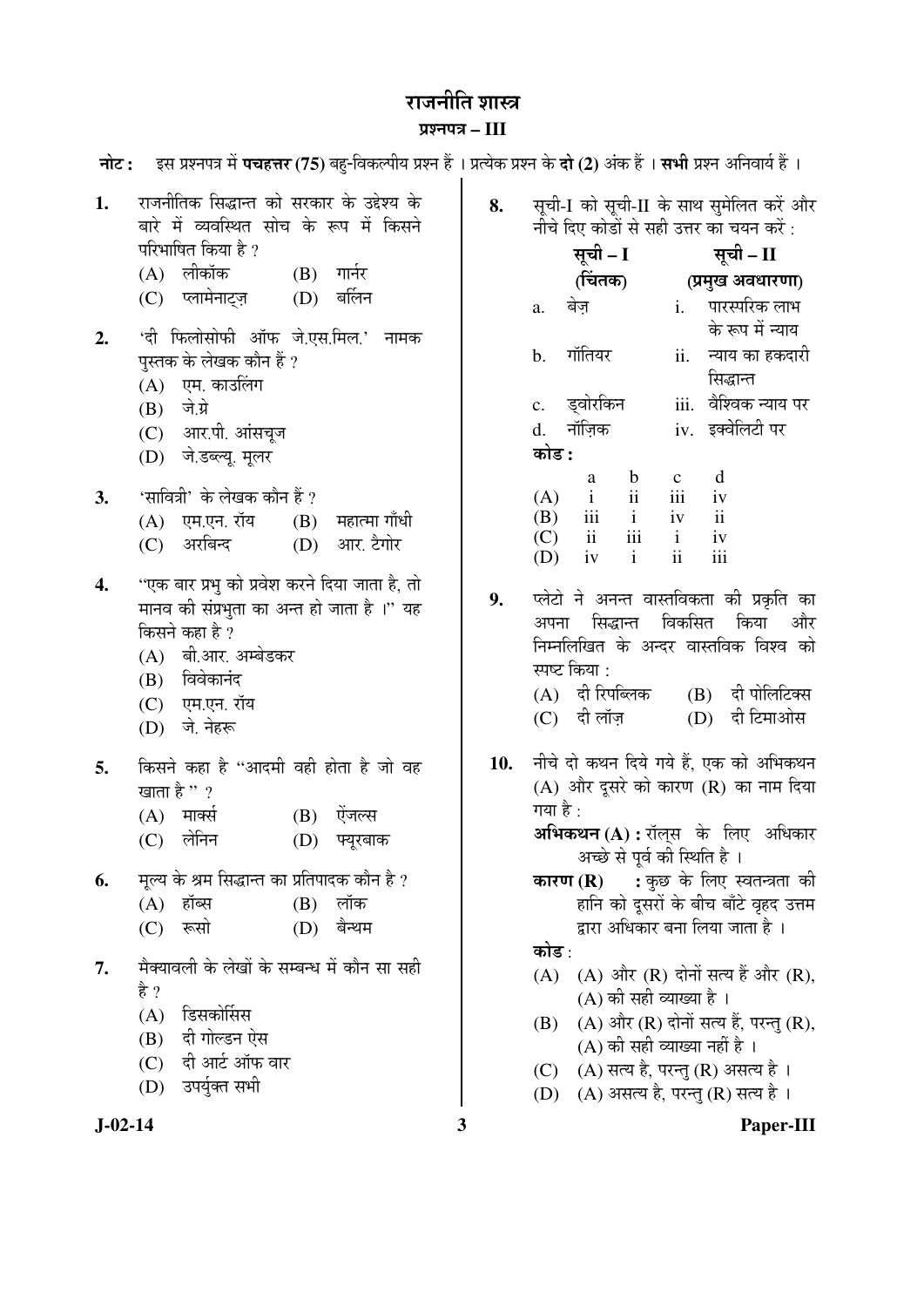- **11.** Identify the correct sequence in ascending order of Lenin's writings :
	- i. Left Wing Communism
	- ii. The State and Revolution
	- iii. the Proletarian Revolution and the Renegade Kautsky
	- iv. The War and the Second International

 Select the correct answer from the codes given below :<br>(A)  $\frac{1}{2}$  iv  $\frac{1}{2}$  iii

- $(A)$  iv ii iii i
- (B) i ii iii iv
- (C) iii iv ii i
	- (D) ii iii iv i
- **12.** Which one of the following is not included in the well known sayings of Mao ?
	- (A) Weapons are an important factor in war but not the decisive one.
	- (B) Politics is war without bloodshed.
	- (C) The party commands the gun and the gun must never be allowed to command the party.
	- (D) Let a hundred flowers blossom and a hundred schools of thought contend.
- **13.** Which one of the following books is not written by Tilak ?
	- (A) The Orion
	- (B) Arctic Home in Vedas
	- (C) Gita Rahasya
	- (D) Life Divine
- **14.** Marx's theory of the state and revolution is taken from
	- (A) German classical philosophy
	- (B) British political economy
	- (C) French revolutionary tradition
	- (D) American war of independence
- **15.** Aristotle devoted himself to a critical study of the ideal states projected by
	- (A) Phaleas
	- (B) Hippodamus
	- (C) Plato
	- (D) All the above

#### **Paper-III 4 J-02-14**

- **16.** Given below are two statements, one labelled as Assertion (A) and the other labelled as Reason (R) :
	- **Assertion (A) :** According to Lucian W. Pye political development is characterized by equality, capacity and differentiation.
	- **Reason (R)** : A state should attempt to strengthen these aspects.

#### **Codes :**

- (A) Both (A) and (R) are true and (R) is the correct explanation of (A)
- (B) Both (A) and (R) are true, but (R) is not the correct explanation of (A)
- $(C)$  (A) is true, but  $(R)$  is false
- (D) (A) is false, but (R) is true
- **17.** The process of socialization in Traditional Society is
	- 1. diffuse
	- 2. particularistic
	- 3. ascriptive
	- 4. instrumental

Select the correct answer from the codes given below :

#### **Codes :**

| $(A)$ 1, 2, 3 | $(B)$ 2, 3, 4 |
|---------------|---------------|
| $(C)$ 4, 3, 1 | (D) $1, 2, 4$ |

- **18.** Which one of the following is not a kind of power mentioned by Alvin Tofler in his book Powershift ?
	- (A) Violence
	- (B) Social structure
	- (C) Wealth
	- (D) Knowledge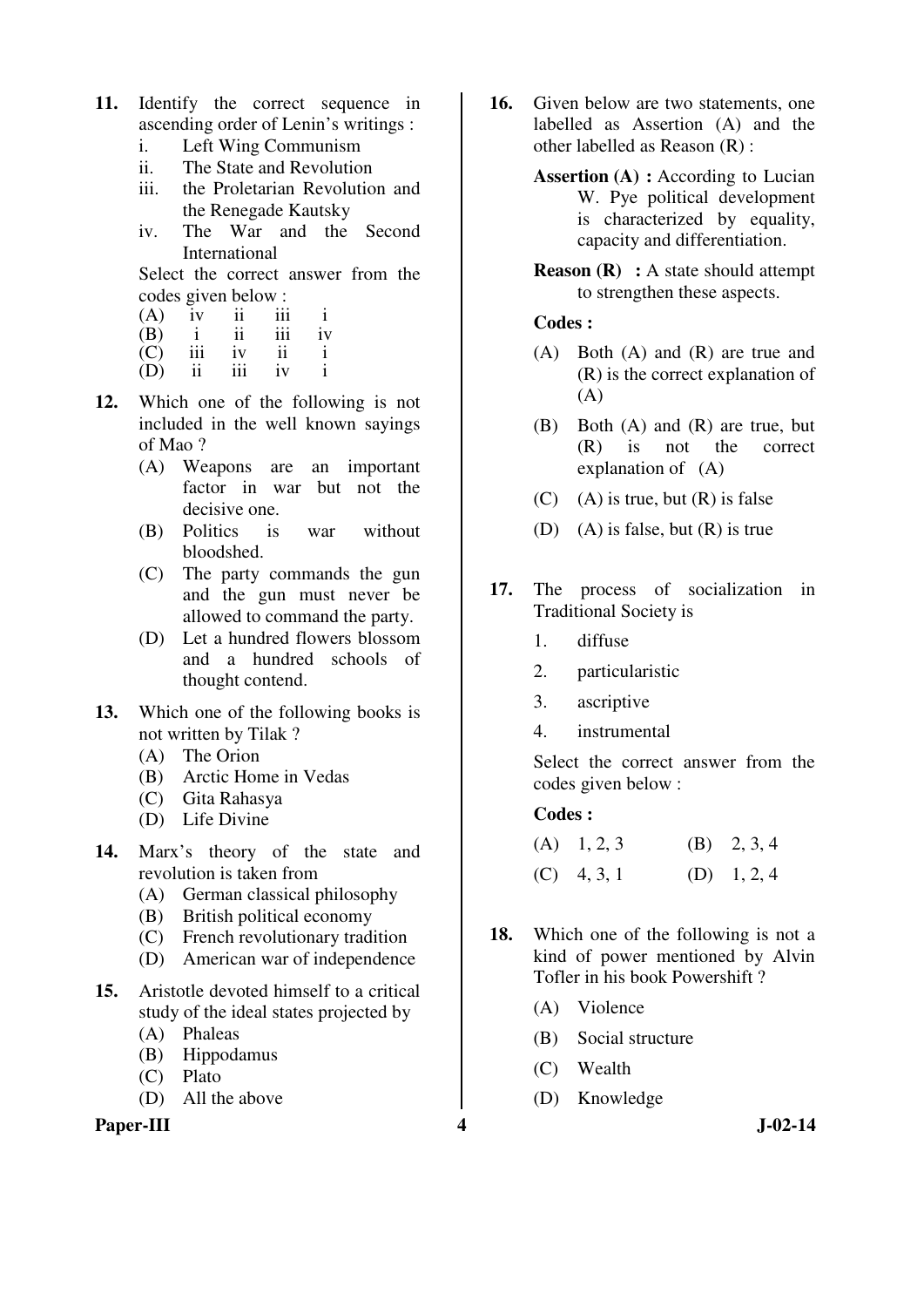| 11. लेनिन के लेखों के आरोही क्रम में सही अनुक्रम |
|--------------------------------------------------|
| बताइये :                                         |

- i. लेफ्ट विंग कम्यनिज़्म
- ii. दी स्टेट एण्ड रेवोल्यूशन
- iii. दी प्रोलिटेरियन रेवोल्युशन एण्ड रेनेगेड कोटस्की
- iv. वी वार एण्ड दी सैकेण्ड इंटरनेशनल

नीचे दिए कोडों से सही उत्तर का चयन करें :

| (A) | 1V         | 11  | 111 |    |
|-----|------------|-----|-----|----|
| (B) |            | 11  | 111 | 1V |
| (C) | <i>iii</i> | iv  | 11  |    |
| (D) | ii         | 111 | iv  |    |

- 12. माओ की सुप्रसिद्ध उक्तियों में निम्नलिखित में से कौन सा समाविष्ट नहीं है ?
	- (A) युद्ध में शस्त्र महत्त्वपूर्ण कारक होते हैं परन्तु निर्णायक नहीं ।
	- (B) राजनीति खून-खराबे के बगैर युद्ध है।
	- (C) पार्टी गन को नियन्त्रित करती है और गन को पार्टी को नियन्त्रित करने की अनुमति कभी नहीं दी जानी चाहिए ।
	- (D) आइये सैंकड़ों फलों को खिलने दें और सैंकड़ों विचारधाराओं (सम्प्रदायों) को प्रतिम्पर्धा करने दें ।
- 13. तिलक द्वारा लिखी पुस्तक निम्नलिखित में से कोई एक नहीं है :
	- $(A)$  दी ओरियन
	- (B) आर्कटिक होम इन वेदास
	- $(C)$  गीता रहस्य
	- (D) लाइफ डिवाइन
- 14. राज्य और क्रान्ति के बारे में मार्क्स का सिद्धान्त किससे लिया गया है ?
	- $(A)$  जर्मन क्लासिकीय दर्शन
	- (B) । ब्रिटिश राजनीतिक अर्थव्यवस्था
	- $(C)$  क्रांसिसी क्रान्तिकारी परम्परा
	- (D) स्वतन्त्रता का अमेरिकन युद्ध
- 15. अरस्तु ने इनके द्वारा प्रदर्शित आदर्श राज्यों के समीक्षात्मक अध्ययन के प्रति अपने को अर्पित किया
	- (A) फैलिस (B) हिप्पोडैमस
	- (C) प्लेटो (D) उपर्युक्त सभी
- 
- 16. **नीचे दो कथन दिये गये हैं. एक को अभिकथ**न  $(A)$  और दुसरे को कारण  $(R)$  का नाम दिया गया है ।
	- **अभिकथन (A) :** लूसियन डब्ल्यू. पाई के अनसार, समानता, क्षमता और <u>विभेंदीकरण राजनीतिक विकास की</u> विशेषताएँ हैं ।
	- **कारण (R) :** राज्य को इन पहलुओं को सदढ़ करने की चेष्टा करनी चाहिए ।

## कोड :

- $(A)$   $(A)$  और  $(R)$  दोनों सत्य हैं और  $(R)$ ,  $(A)$  की सही व्याख्या है।
- $(B)$   $(A)$  और  $(R)$  दोनों सत्य हैं और  $(R)$ , (A) की सही व्याख्या नहीं है ।
- $(C)$   $(A)$  सत्य है, परन्तु  $(R)$  असत्य है ।
- (D) (A) असत्य है, परन्तु (R) सत्य है।
- 17. पारम्परिक समाज में समाजीकरण की प्रक्रिया है :
	- 1. बिसरित
	- 2. विशिष्टतावादी
	- 3. आरोपणीय
	- 4. उपकरणीय/सहायक

नीचे दिए कोडों से सही उत्तर का चयन करें:

## 󜅐ݟ **:**

| $(A)$ 1, 2, 3 | (B) $2, 3, 4$ |
|---------------|---------------|
| $(C)$ 4, 3, 1 | (D) $1, 2, 4$ |

- 18. **एलविन टाफलर ने अपनी पुस्तक 'पावरशिफ्ट**' में शक्ति के प्रकारों में निम्नलिखित में से एक किसकी चर्चा नहीं की है ?
	- $(A)$  हिंसा
	- (B) सामाजिक संरचना
	- $(C)$  सम्पत्ति
	- $(D)$  ज्ञान

**J-02-14 5 Paper-III**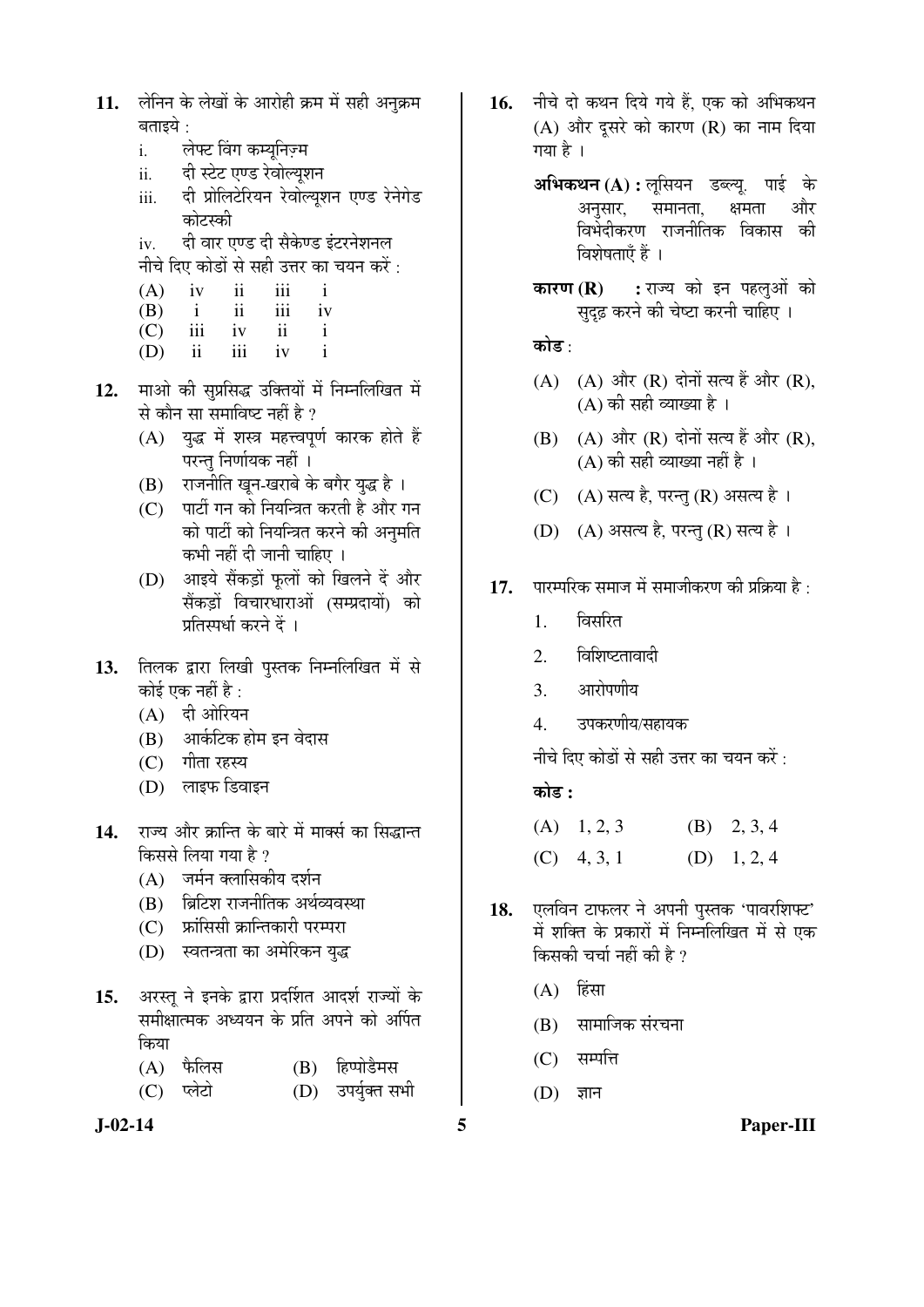**19.** Match List-I with List-II and select the correct answer form the codes given below :

|    | List-I         |                          |               |              | List-II      |                                    |  |
|----|----------------|--------------------------|---------------|--------------|--------------|------------------------------------|--|
|    | (Schools of    |                          |               |              | (Authors)    |                                    |  |
|    |                | <b>Modernization</b> )   |               |              |              |                                    |  |
|    | a.             | Structural               |               |              | i.           | Daniel                             |  |
|    |                | School                   |               |              |              | Lerner                             |  |
|    | b.             | Normative                |               |              | ii.          | G.A. Almond                        |  |
|    |                | School                   |               |              |              |                                    |  |
|    | $\mathbf{c}$ . |                          |               |              |              | Technological iii. Mahatma         |  |
|    |                | School                   |               |              |              | Gandhi                             |  |
|    | d.             |                          |               |              |              | Psychological iv. David Apter      |  |
|    |                | School                   |               |              |              |                                    |  |
|    | <b>Codes:</b>  |                          |               |              |              |                                    |  |
|    |                | a                        | b             | $\mathbf{C}$ | d            |                                    |  |
|    | (A)            | $\overline{\textbf{ii}}$ | iii           | iv           |              |                                    |  |
|    | (B)            | ii                       | $\mathbf{i}$  | iii          | iv           |                                    |  |
|    | (C)            | $\overline{\text{iii}}$  | $\mathbf{ii}$ | iv           | $\mathbf{i}$ |                                    |  |
|    | (D)            | $\mathbf{i}$             | iii           | ii           | iv           |                                    |  |
| ንበ |                |                          |               |              |              | The Dresidents and Vice presidents |  |

- **20.** The Presidents and Vice-presidents of the following countries can not seek re-election for a third term.
	- 1. The US President
	- 2. The French President<br>3. Indian President
	- 3. Indian President
	- 4. Indian Vice-President

 Select the correct answer from the codes given below :

| $(A)$ 1 |               | $(B)$ 1 and 2  |
|---------|---------------|----------------|
|         | $(C)$ 1 and 4 | (D) 1, 2 and 3 |

- **21.** Which one is not the feature of the Presidential form of government of U.S.A. ?
	- (A) Direct election of the President
	- (B) Fixed terms of offices for the president and legislature
	- (C) Fusion of power between legislature and executive
	- (D) President serves as head of the state
- **22.** Which one among the following countries, according to Almond and Verba, came closest to their conception of civic culture ?
	- (A) U.S.A.
	- (B) West Germany
	- (C) Mexico
	- (D) Great Britain

#### **Paper-III 6** J-02-14

- **23.** "Efficiency Record" method for determining the merit for promotion is practised in
	- (A) The USA
	- (B) Switzerland
	- (C) The U.K.
	- (D) India
- **24.** In which of the following countries judges are elected by the people ? Select the correct answer from the codes given below :
	- i. U.S.A.
	- ii. Switzerland
	- iii. India
	- iv. U.K.

 **Codes :** 

| $(A)$ i, ii |               | $(B)$ i, ii, iii  |
|-------------|---------------|-------------------|
|             | $(C)$ ii, iii | $(D)$ ii, iii, iv |

**25.** In which of the following countries the courts do not have the power of Judicial Review ?

|           | i. USA          | 11 <sub>1</sub> | - UK             |
|-----------|-----------------|-----------------|------------------|
|           | iii. France     |                 | iv. India        |
| Codes :   |                 |                 |                  |
| $(A)$ iii |                 |                 | $(B)$ ii and iii |
|           | $(C)$ i and iii | (D)             | - 11             |

- **26.** Who among the following said "Federalism is obsolescent, it is essentially negative in its effect. It is not suitable for positive action, it is financially expensive due to duplication of work." ?
	- (A) David Easton
	- (B) S.P. Huntington
	- (C) K.C. Wheare
	- (D) H.J. Laski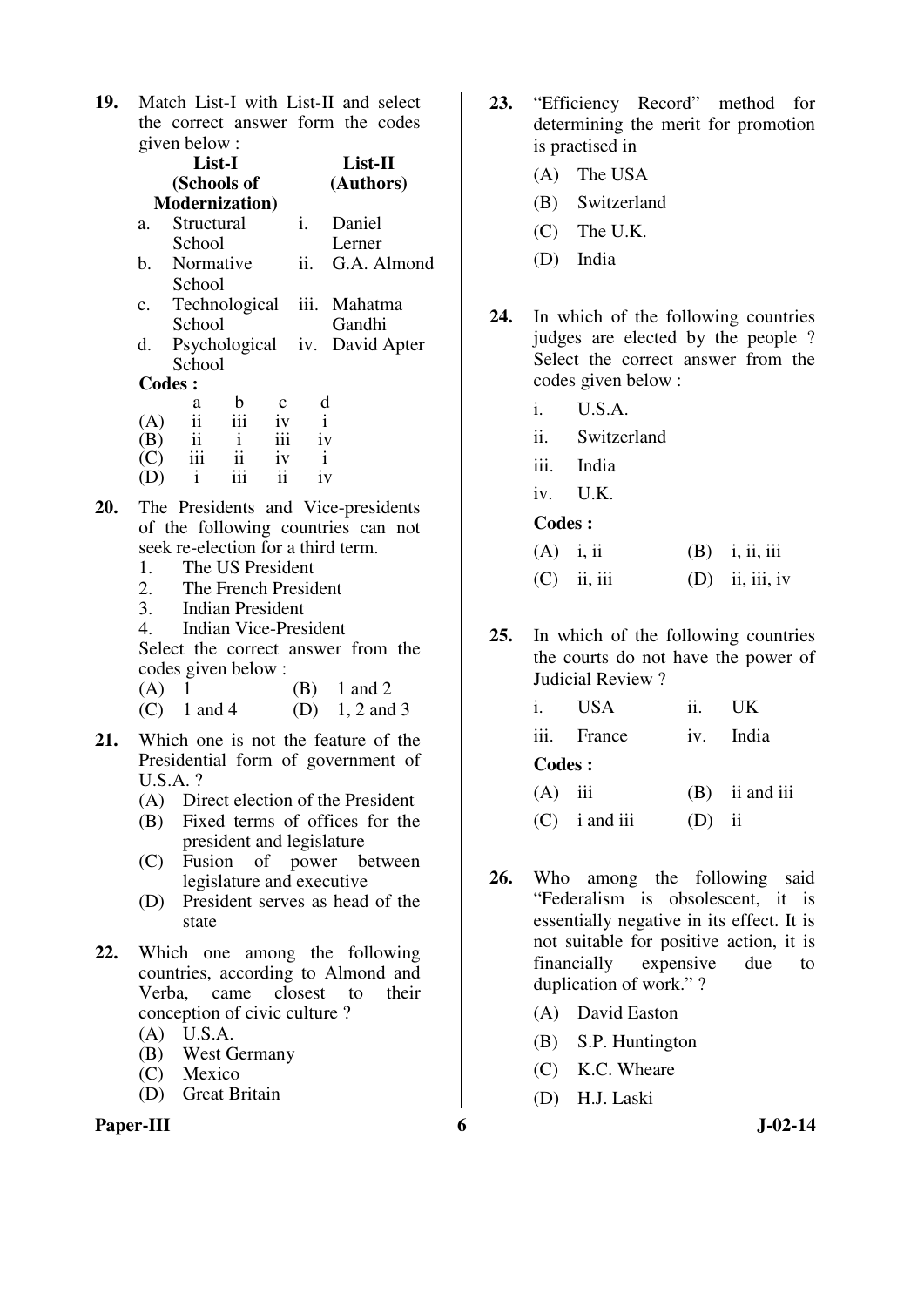| 19. सूची-I को सूची-II के साथ सुमेलित करें और |  |
|----------------------------------------------|--|
| नीचे दिए कोडों से सही उत्तर का चयन करें :    |  |

|     |       |                                    |                   |              | नाच दिए काडा स सहा उत्तर का चयन कर :                  |
|-----|-------|------------------------------------|-------------------|--------------|-------------------------------------------------------|
|     |       | सूची – I                           |                   |              | सूची – II                                             |
|     |       | (आधुनिकीकरण                        |                   |              | (लेखक)                                                |
|     |       | का सम्प्रदाय)                      |                   |              |                                                       |
|     | a.    | संरचनात्मक                         |                   |              | i. डेनियल लर्नर                                       |
|     |       | सम्प्रदाय                          |                   |              |                                                       |
|     |       |                                    |                   |              | b. मानकी सम्प्रदाय ii. जी.ए. आलमण्ड                   |
|     |       | c. प्रौद्योगिकीय                   |                   |              | iii.   महात्मा गांधी                                  |
|     |       | सम्प्रदाय                          |                   |              |                                                       |
|     |       |                                    |                   |              | d. मनोवैज्ञानिक iv. डेविड एप्टर                       |
|     |       | सम्प्रदाय                          |                   |              |                                                       |
|     | कोड : |                                    |                   |              |                                                       |
|     |       | a                                  | $\mathbf b$       | $\mathbf{c}$ | $\mathbf d$                                           |
|     |       |                                    |                   |              |                                                       |
|     |       | (A) ii iii iv i<br>(B) ii i iii iv |                   |              |                                                       |
|     |       | $(C)$ iii ii iv i                  |                   |              |                                                       |
|     |       | $(D)$ i                            | iii               | ii           | iv                                                    |
|     |       |                                    |                   |              |                                                       |
| 20. |       |                                    |                   |              | निम्नलिखित देशों के राष्ट्रपति और उप-राष्ट्रपति       |
|     |       |                                    |                   |              | तीसरे सत्र के लिए चुनाव नहीं लड़ सकते हैं ?           |
|     |       | 1. यू.एस. राष्ट्रपति               |                   |              |                                                       |
|     |       | 2. फ्रांसिसी राष्ट्रपति            |                   |              |                                                       |
|     |       | 3. भारतीय राष्ट्रपति               |                   |              |                                                       |
|     |       | 4. भारत के उप-राष्ट्रपति           |                   |              |                                                       |
|     |       |                                    |                   |              | नीचे दिए कोडों से सही उत्तर का चयन करें :             |
|     |       | (A) 1                              |                   |              | $(B)$ 1 और 2                                          |
|     |       | (C) 1 और 4                         |                   |              | (D) 1, 2 और 3                                         |
| 21. |       |                                    |                   |              | यू.एस.ए. की राष्ट्रपतीय प्रणाली की सरकार की           |
|     |       | विशेषता कौन सी नहीं है ?           |                   |              |                                                       |
|     |       | (A) राष्ट्रपति का सीधे चुनाव       |                   |              |                                                       |
|     |       |                                    |                   |              | राष्ट्रपति और विधानमंडल के कार्यकाल                   |
|     | (B)   |                                    | की निश्चित अवधि   |              |                                                       |
|     |       |                                    |                   |              | विधानमंडल तथा कार्यकारी के बीच                        |
|     | (C)   |                                    | शक्तियों का संलयन |              |                                                       |
|     | (D)   |                                    |                   |              | राष्ट्रपति राज्य के प्रधान के रूप में कार्य           |
|     |       | करता है ।                          |                   |              |                                                       |
|     |       |                                    |                   |              |                                                       |
| 22. |       |                                    |                   |              | आलमण्ड एवं वर्बा के अनुसार निम्नलिखित में             |
|     |       |                                    |                   |              | से <del>दौर सा देख सामीदा संस्कृति के द</del> ारे में |

- से कौन सा देश, नागरिक संस्कृति के बारे में उनकी अवधारणा के सबसे समीप हैं ?
	- (B) पश्चिम जर्मनी (A) यू.एस.ए.
	- $(C)$  मैक्सिको (D) ग्रेट ब्रिटेन
- $J-02-14$
- 23. पदोन्नति के लिए योग्यता निर्धारित करने की "दक्षता रिकॉर्ड" पद्धति इसमें प्रयोग में लाई जाती है (A) य.एस.ए. (B) स्विट्जरलैंड (C) यू.के.  $(D)$  भारत
- 24. निम्नलिखित में से किन देशों में जज को लोग निर्वाचित करते हैं । नीचे दिए कोडों से सही उत्तर का चयन करें :
	- यू.एस.ए.  $i$ .
	- ii. स्विट्ज़रलैण्ड
	- भारत  $iii.$
	- यू.के. iv.

कोड़ .

- $(A)$  i, ii  $(B)$  i, ii, iii  $(C)$  ii, iii  $(D)$  ii, iii, iv
- 25. निम्नलिखित में से किन देशों में न्यायालयों को न्यायिक पुनरावलोकन का अधिकार नहीं है ?
	- $\mathbf{i}$ . यू.एस.ए.
	- $ii.$ यू.के.
	- फ्रांस iii.
	- भारत iv.

## कोड $\cdot$

- $(B)$  ii और iii  $(A)$  iii
- $(C)$  i और iii  $(D)$  ii
- 26. निम्नलिखित में से किसने कहा है कि "संघवाद पुराना (या लुप्त प्राय) है; यह अपने प्रभाव में अनिवार्य तौर पर नकारात्मक है । यह सकारात्मक कार्रवाई के लिए उपयुक्त नहीं है, कार्य के प्रतिलिपिकरण के कारण वित्तीय रूप से मंहगा है।"?
	- (A) डेविड ईस्टन
	- (B) एस.पी. हंटिंगटन
	- (C) के.सी. वियर
	- (D) एच.जे. लास्की

 $\overline{7}$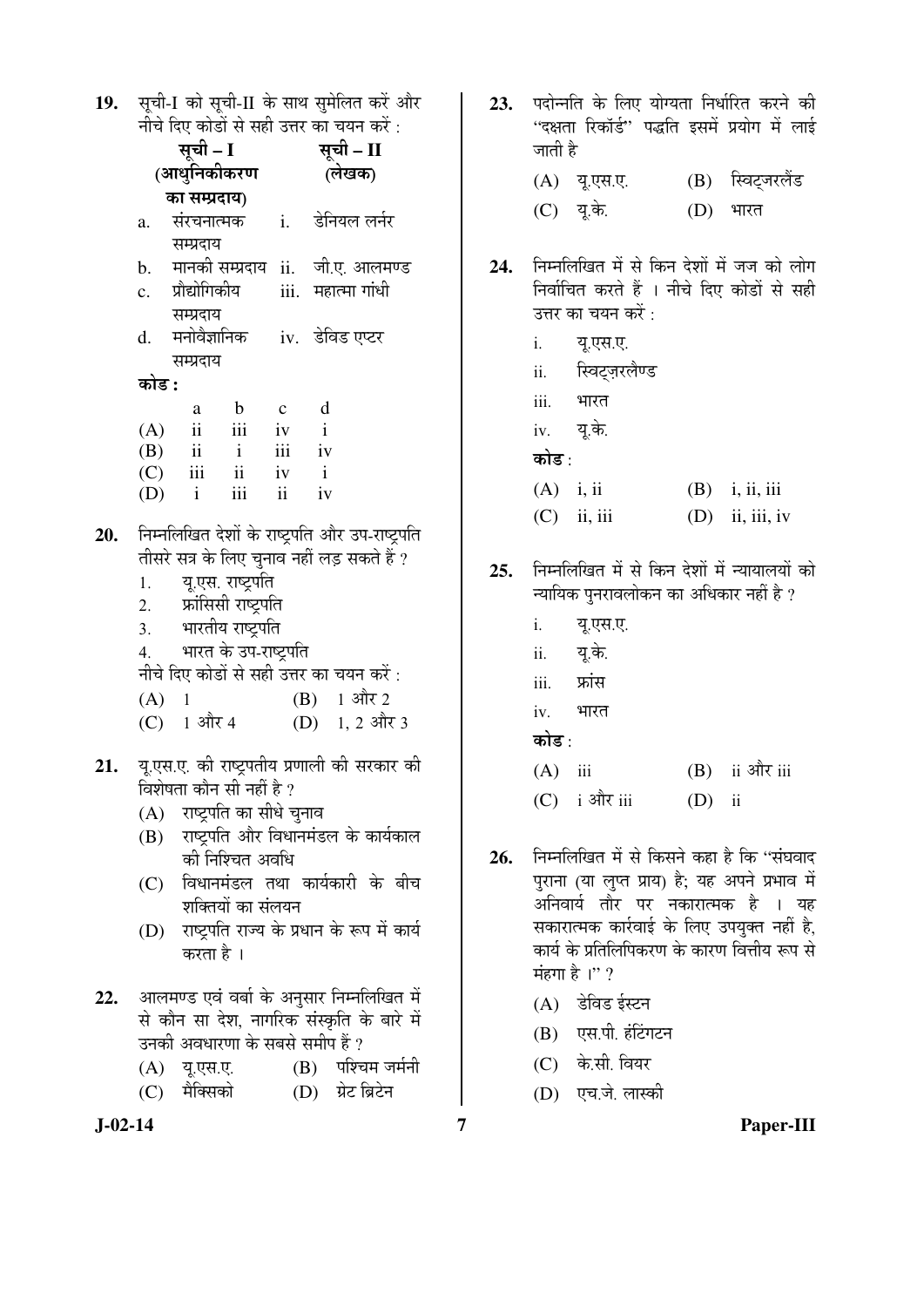- **27.** Who among the following has argued that modernization could be associated with a highly differentiated political structure and the diffusion of political power and authority into all spheres of society ?
	- (A) Max Weber
	- (B) Talcott Parson<br>(C) S.N. Eisenstadt
	- S.N. Eisenstadt
	- (D) Walt W. Rostow
- **28.** Consider the following statements about a constitutional government. A constitutional government is
	- 1. a form of limited government
	- 2. one where authority is derived from the constitution
	- 3. one where the constitution and the laws limit the exercise of power
	- 4. Where the head of the state enjoys nominal powers

 Select the correct answer from the codes given below :<br>(A)  $1, 2$  and  $3$  (B)  $2, 3$  and  $4$ 

- $(A)$  1, 2 and 3
- (C) 1, 3 and 4 (D) 1, 2 and 4
- **29.** Who among the following thinkers gave the concept of "lions" and "foxes"?
	- (A) Robert Michaels
	- (B) C. Wright Mill
	- (C) Vilfred Pareto
	- (D) Burham
- **30.** Given below are two statements one labelled as Assertion (A) and the other labelled as Reason (R) :
	- **Assertion (A) : Parliamentary** form of government is the most acceptable system in the entire world today.
	- **Reason (R)** : In the parliamentary system, ministers get their democratic legitimacy from the legislature and are accountable to it.
	- **Codes :**
	- (A) Both (A) and (R) are true and  $(R)$ is the correct explanation of (A).
	- (B) Both (A) and (R) are true, but<br>(R) is not the correct (R) is not the correct explanation of (A).
	- (C)  $(A)$  is true, but  $(R)$  is false.
	- (D) (A) is false, but (R) is true.

## Paper-III 8 **8** J-02-14

- **31.** Which of the following is not related to electoral reforms in India ?
	- (A) Santhanam Committee
	- (B) Tarkunde Committee
	- (C) Indrajeet Gupta Committee
	- (D) Dinesh Goswami Committee
- **32.** Who of the following gave the idea of a dominant caste ?
	- (A) Rajni Kothari
	- (B) Paul R. Brass
	- (C) M.N. Srinivas
	- (D) Lloyd I. Rudolph
- **33.** Which one of the following states in India has instituted Ombudsman For Local Governments until 2013 ?
	- (A) Bihar
	- (B) Kerala
	- (C) Karnataka
	- (D) Uttar Pradesh
- **34.** Who is the author of "Factional politics in an Indian State" ?
	- (A) Paul R. Brass
	- (B) Myron Weiner
	- (C) James Manor
	- (D) S.K. Mitra
- **35.** Which one of the following pairs are not correctly matched ?

|     | List-I              | List-II      |  |  |  |
|-----|---------------------|--------------|--|--|--|
|     | (Political Parties) | (Leaders)    |  |  |  |
| (A) | Telangana           | Chandra      |  |  |  |
|     | Rastriya            | Shekhar Rao  |  |  |  |
|     | Samiti              |              |  |  |  |
| (B) | Peoples             | Mahbooba     |  |  |  |
|     | Democratic          | Mufti        |  |  |  |
|     | party               |              |  |  |  |
| (C) | <b>Bhartiya</b>     | Kalyan       |  |  |  |
|     | janata Party        | Singh        |  |  |  |
| (D) | Shiromani           | Navjot Singh |  |  |  |
|     | Akali Dal           | Siddhu       |  |  |  |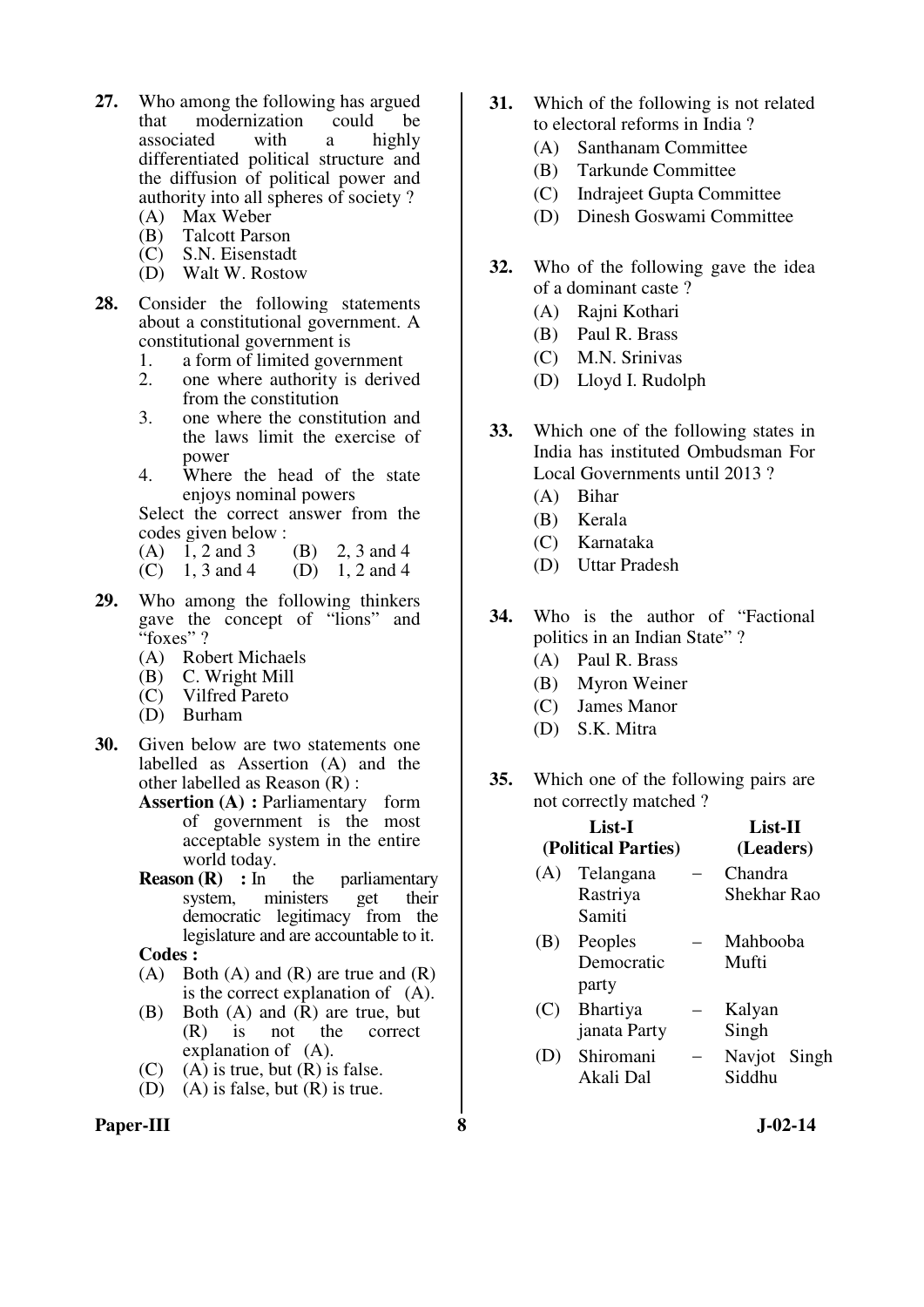- 27. ਜਿਸਗਿੰखित में से किसने दावे के साथ कहा है कि आधनिकीकरण को. अत्याधिक विभेदित राजनीतिक संरचना और राजनीतिक शक्ति और सत्ता के समाज के सभी क्षेत्रों में विसरण के साथ सम्बन्धित किया जा सकता है ?
	- $(A)$  मैक्स वेबर
	- $(B)$  टालकोट पार्सन
	- (C) एस.एन. आइज़नस्टाड
	- (D) वाल्ट डब्ल्यू. रोस्टोव
- 28. संवैधानिक सरकार के बारे में निम्नलिखित कथनों पर ध्यान दें । संवैधानिक सरकार यह है $\cdot$ 
	- 1. सीमित सरकार का रूप ।
	- 2. वह है जहाँ सत्ता संविधान से ली गई है ।
	- 3. वह है जहाँ संविधान और कानुन शक्ति के प्रयोग को सीमित करते हैं ।
	- 4. जहाँ राज्य के प्रधान को नाममात्र की शक्तियाँ प्राप्त होती हैं ।

नीचे दिए कोडों से सही उत्तर का चयन करें:

- $(A)$  1, 2 और 3 (B) 2, 3 और 4
- (C)  $1, 3$  और 4 (D)  $1, 2$  और 4
- 29. ਜਿਸਗਿਰਿਕ में से किस चिंतक ने "शेरों" और  $\cdot$  'लोमडियों'' की अवधारणा दी है ?
	- $(A)$  रॉबर्ट माइकल्स  $(B)$  सी.राइट मिल
	- (C) विलफ्रेड पैरेटो (D) बर्हम
- 30. **नीचे दो कथन दिये गये हैं, एक को अभिकथ**न  $(A)$  और दसरे को कारण  $(R)$  का नाम दिया गया है $\cdot$ 
	- **अभिकथन (A) :** आज सरकार का संसदीय रूप विश्व भर में सर्वाधिक स्वीकार्य प्रणाली है ।
	- **कारण (R) :** संसदीय प्रणाली में मंत्रीगण विधान मंडल से अपनी लोकतान्त्रिक वैधता प्राप्त करते हैं और उसी को जवाबदेय होते हैं ।

कोड :

- $(A)$   $(A)$  और  $(R)$  दोनों सत्य हैं और  $(R)$ ,  $(A)$  की सही व्याख्या है।
- $(B)$   $(A)$  और  $(R)$  दोनों सत्य हैं, परन्तु  $(R)$ ,  $(A)$  की सही व्याख्या नहीं है ।
- (C) (A) सत्य है, परन्तु (R) असत्य है।
- (D) (A) असत्य है, परन्तु (R) सत्य है।
- 31. भारत में निर्वाचन सम्बन्धी सधार के साथ निम्नलिखित में से कौन सा सम्बन्धित नहीं है ?
	- $(A)$  संथानम समिति
	- (B) तारकुंडे समिति
	- (C) इन्द्रजीत गुप्ता समिति
	- (D) दिनेश गोस्वामी समिति
- 32. 'प्रभुत्व जाति' का विचार निम्नलिखित में से किसने दिया है  $\overline{v}$ 
	- $(A)$  रजनी कोठारी
	- (B) पॉल आर. ब्रास
	- (C) एम.एन. श्रीनिवास
	- $(D)$  लॉयड आई. रुडोल्फ
- 33. भारत में निम्नलिखित राज्य में से 2013 तक किसने स्थानीय सरकारों के लिये ओम्बडसमैन की संस्थापना की है ?
	- (A) बिहार (B) केरल
	- (C) कर्नाटक (D) उत्तर प्रदेश
- 34. "फैक्शनल पोलिटिक्स इन एन इंडियन स्टेट" नामक पुस्तक के लेखक कौन हैं ?
	- $(A)$  पॉल आर. ब्रास  $(B)$  माइरोन वीनर
	- (C) जेम्स मैनर (D) एस.के. मित्रा
- 35. निम्नलिखित में से कौन सा युग्म सही सुमेलित नहीं है ?

|     | सूची – I                                          | सूची – II        |
|-----|---------------------------------------------------|------------------|
|     | (राजनीतिक दल)                                     | (नेता)           |
|     | (A) तेलेंगाना राष्ट्रीय – वन्द्रशेखर राव<br>समिति |                  |
| (B) | पीपल्स<br>डैमोक्रेटिक<br>पार्टी                   | महबूबा मुफ्ती    |
| (C) | भारतीय जनता – कल्याण-सिंह<br>पार्टी               |                  |
| (D) | शिरोमणी<br>अकाली दल                               | नवजोत सिंह सिद्ध |

**J-02-14 9 Paper-III**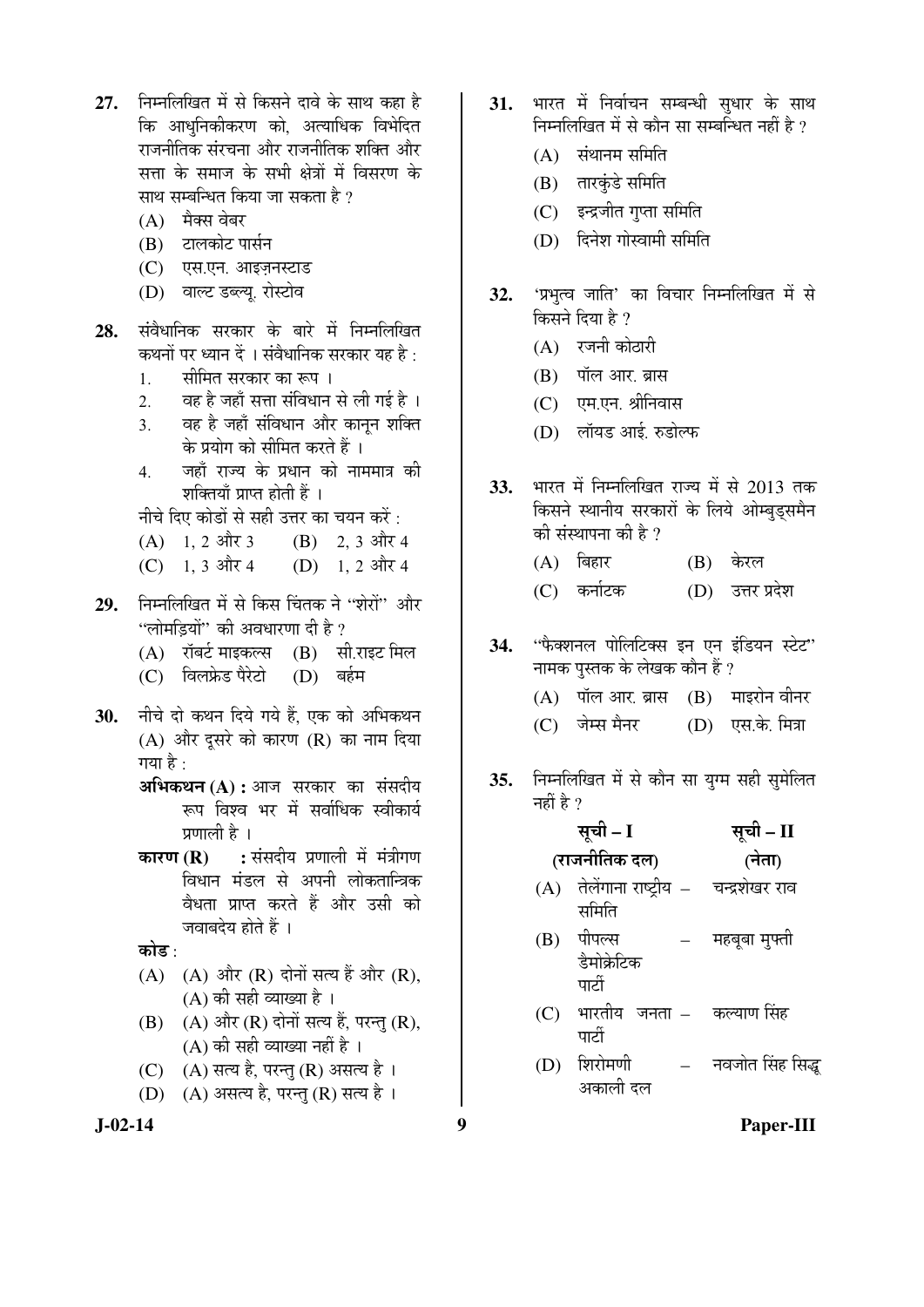- **36.** In which one of the following cases the supreme court of India held that both Fundamental Rights and Directive Principles of state policy are equally important and one cannot be sacrificed for the other ?
	- (A) S.R. Bommai v/s Union of India
	- (B) Balaji v/s State of Mysore
	- (C) Minerva Mills v/s Union of India
	- (D) A.K.Gopalan v/s State of Madras
- **37.** Which one of the following is arranged in chronological order ?
	- (A) Anandpur sahib resolution, Rajamannar committee report, West Bengal government memorandum, Sarkaria commission report.
	- (B) Rajamannar committee report, West Bengal government memorandum, Anandpur sahib resolution, Sarkaria commission report.
	- (C) Sarkaria Commission report, West Bengal government memorandum, Anandpur sahib resolution, Rajamannar committee report.
	- (D) Rajamannar committee report, Anandpur sahib resolution, West Bengal government memorandum, Sarkaria commission report.
- **38.** Match List-I with List-II and select the correct answer form the codes given below :

| List-I<br>(Deputy Prime<br><b>Ministers</b> ) |               |                |                     |      | List-II<br>(Government) |
|-----------------------------------------------|---------------|----------------|---------------------|------|-------------------------|
| a.                                            | Morarji Desai |                |                     | i.   | Janata Party            |
| b.                                            | Jagjivan Ram  |                |                     | ii.  | Congress                |
| $\mathbf{C}$ .                                | Devilal       |                |                     | iii. | National                |
|                                               |               |                |                     |      | Democratic<br>Alliance  |
| d.                                            | L.K. Advani   |                |                     | iv.  | <b>United Front</b>     |
| <b>Codes:</b>                                 |               |                |                     |      |                         |
|                                               | a             | b              |                     |      | d                       |
| (A)                                           | i             | iii            | $\overline{\rm ii}$ |      | iv                      |
| ΈF)                                           | ii            | iv             | iii                 |      | i                       |
| $\mathbf{C}^{\prime}$                         |               | $\frac{i}{ii}$ | iv                  |      | iii                     |
|                                               |               |                | i                   |      | 1V                      |

- **39.** Who one of the following was not a member of states reorganization commission, 1953 ? (A) Fazl Ali (B) H.N. Kunzru (C) V.P. Menon (D) K.N. Panikkar
- **40.** The governor of a state has the power to dismiss a chief minister. Which of the following pairs are not correctly matched ?

| Governor                       |               | <b>Chief Minsiter</b>           |
|--------------------------------|---------------|---------------------------------|
|                                |               | <b>Dismissed</b>                |
| $(A)$ Dharma Vira $-$ Ajoy     |               |                                 |
|                                |               | Mukherjee                       |
| (B) Gopal Reddy – Charan Singh |               |                                 |
|                                |               | (C) Kumud Joshi - N.T. Rama Rao |
| (D) Romesh                     | $\frac{1}{2}$ | Kalyan Singh                    |

- Bhandari
- **41.** Who among the following talked about the politics of scarcity in India ?
	- (A) Paul R. Brass
	- (B) Paul Wallace
	- (C) Myron Weiner
	- (D) Morris Jones
- **42.** In which case the Supreme Court decided that the confidence of the house in the ministry should be tested on the floor of the house itself ?
	- (A) B.R. Kapoor v/s State of Tamil Nadu
	- (B) S.R.Bommai v/s Union of India
	- (C) Jagdambika Pal v/s Union of India
	- (D) Shamsher singh v/s State of Punjab
- **43.** Different parts of the constitution will act and react on each other and the (supreme) court will have to decide questions arising from such a situation…discharging its duties as perhaps no other court has so far been called upon to do. Whose statement is this ?
	- (A) Justice Patanjali Sastri
	- (B) Justice Harilal Kania
	- (C) Justice P.B. Gajendragadkar
	- (D) Dr. B.R. Ambedkar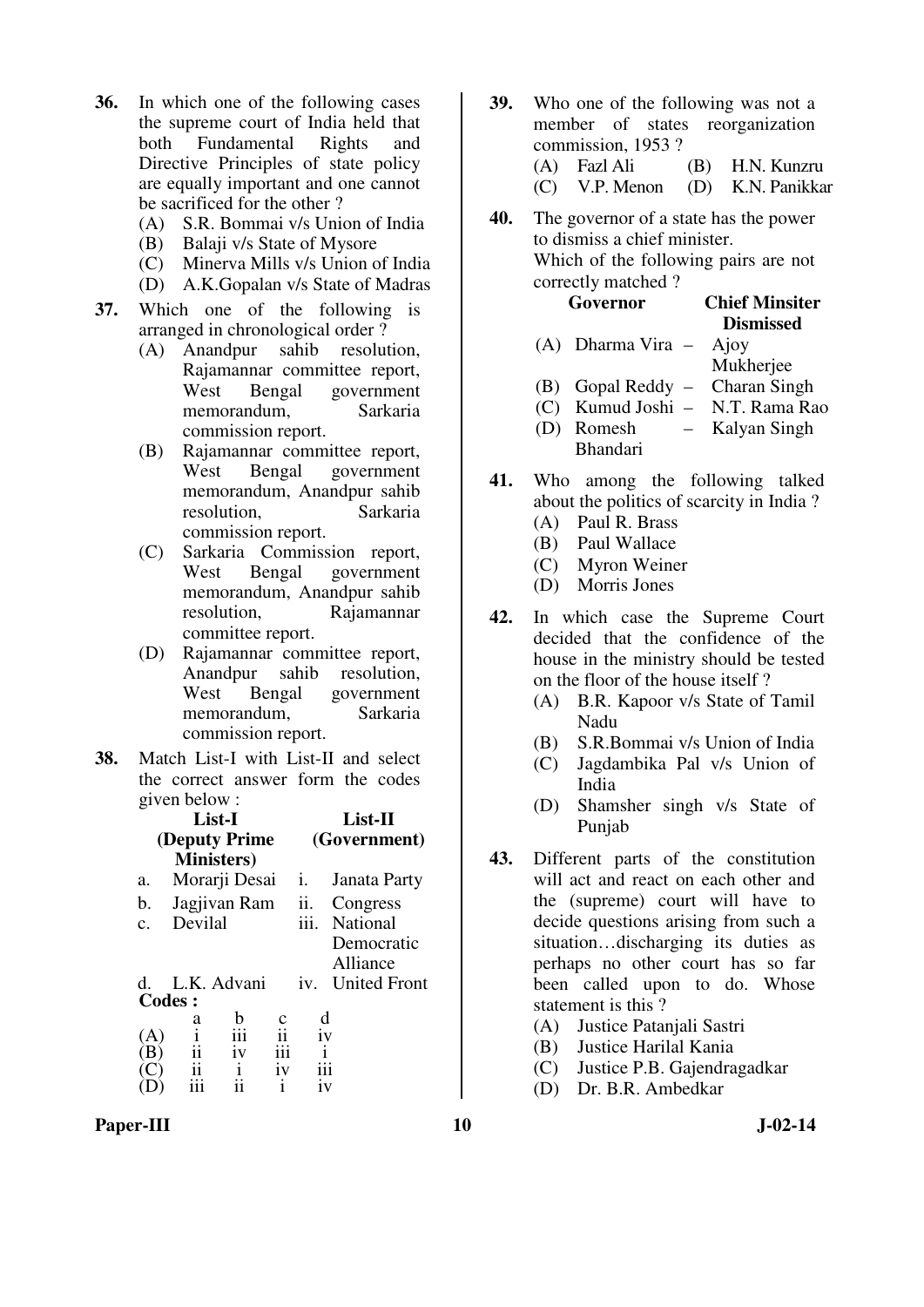- 36. निम्नलिखित में से किस वाद में भारतीय सर्वोच्च न्यायालय ने कहा कि मौलिक अधिकार ओर राज्य के नीति निर्देशक सिद्धान्त दोनों समान रूप से महत्त्वपूर्ण हैं और एक को दूसरे के लिए त्याग नहीं किया जा सकता है ?
	- (A) एस आर बोम्मई बनाम भारत संघ
	- (B) बालाजी बनाम मैसुर का राज्य
	- (C) मिनर्वा मिलस बनाम भारत संघ
	- $(D)$   $\bar{U}$ के. गोपालन बनाम मद्रास का राज्य
- **37.** निम्नलिखित में से कौन सा कालानुक्रमिक क्रम में व्यवस्थित है ?
	- (A) आनन्दपुर साहिब प्रस्ताव, राजामन्नार समिति रिपोर्ट. पश्चिम बंगाल सरकार ज्ञापन, सरकारिया आयोग रिपोर्ट
	- (B) राजामन्नार समिति रिपोर्ट, पश्चिम बंगाल सरकार ज्ञापन, आनन्दपुर साहिब प्रस्ताव, सरकारिया आयोग रिपोर्ट
	- $(C)$  सरकारिया आयोग रिपोर्ट. पश्चिम बंगाल सरकार ज्ञापन, आनन्दपुर साहिब प्रस्ताव, राजामन्नार समिति रिपोर्ट
	- (D) राजामन्नार समिति रिपोर्ट, आनन्दपुर साहिब प्रस्ताव, पश्चिम बंगाल सरकार ज्ञापन. सरकारिया आयोग रिपोर्ट
- 38. सृची-I को सृची-II के साथ सुमेलित करें और नीचे दिए कोडों से सही उत्तर का चयन करें $\,$ :

|    |       | सूची – I            |                    | सूची – II     |                              |
|----|-------|---------------------|--------------------|---------------|------------------------------|
|    |       |                     | (उप-प्रधान मंत्री) |               | (सरकार)                      |
| a. |       |                     |                    |               | मोरारजी देसाई i. जनता पार्टी |
|    |       |                     | b. जगजीवन राम ii.  |               | काँग्रेस                     |
|    |       | c. देवीलाल          |                    |               | iii. नेशनल                   |
|    |       |                     |                    |               | डेमोक्रेटिक                  |
|    |       |                     |                    |               | अलायेंस                      |
|    |       | d. एल.के.           |                    |               | iv. युनाइटेड फ्रंट           |
|    |       | अडवाणी              |                    |               |                              |
|    | कोड : |                     |                    |               |                              |
|    |       | a                   | $\mathbf b$        | $\mathbf{C}$  | d                            |
|    | (A)   | $\mathbf{i}$        | iii                | $\mathbf{ii}$ | iv                           |
|    | (B)   | $\ddot{\mathbf{i}}$ | iv                 | iii           | $\mathbf{i}$                 |
|    |       | $(C)$ ii            | $\mathbf{i}$       | iv            | iii                          |
|    | (D)   | iii                 | $\mathbf{ii}$      | $\mathbf{i}$  | iv                           |
|    |       |                     |                    |               |                              |

- 39. राज्य पनर्गठन आयोग, 1953 का सदस्य निम्नलिखित में से कौन नहीं था ?
	- $(A)$  फज़्ल अली
	- (B) एच.एन. कुंज़रु
	- $(C)$  वी.पी. मैनन
	- (D) के.एन. पाणिकर
- 40. राज्यपाल को मुख्य मंत्री को निलम्बित करने का अधिकार होता है । निम्नलिखित में से कौन सा युग्म सही सुमेलित नहीं है ?

|     | गवर्नर                      | मुख्य मंत्री बर्खास्त |
|-----|-----------------------------|-----------------------|
| (A) | धर्मवीर                     | अजय मुखर्जी           |
|     | (B) गोपाल रेड्डी – चरण सिंह |                       |
| (C) | कुमुद जोशी   –              | एन.टी. रामा रॉव       |
|     | (D) रोमेश भंडारी -          | कल्याण सिंह           |
|     |                             |                       |

- 41. भारत में दुर्लभता की राजनीति के बारे में निम्नलिखित में से किसने बात की है ?  $(A)$  पॉल आर. ब्रास  $(B)$  पॉल वॉलेस
	-
	- (C) माइरोन वीनर (D) मॉरिस जॉन्स
- 42. सर्वोच्च न्यायालय ने किस वाद में यह निर्णय किया कि मंत्रिमंडल में सदन के विश्वास का स्वयं सदन के पटल पर परीक्षण करना चाहिए ?
	- $(A)$  वी.आर.कपुर बनाम तमिलनाडु का राज्य
	- (B) एस.आर. बोम्मई बनाम भारत संघ
	- $(C)$  जगदंबिका पाल बनाम भारत संघ
	- (D) शमशेर सिंह बनाम पंजाब राज्य
- 43. "संविधान के भिन्न भाग एक दूसरे पर क्रिया और प्रतिक्रिया करेंगे और (सर्वोच्च) न्यायालय को ऐसी स्थिति से उत्पन्न होने वाले प्रश्नों का निर्णय करना होगा.... अपने कर्तव्यों को पूरा करते हुए करना होगा जैसा कि शायद किसी अन्य न्यायालय को अभी तक करने के लिए नहीं कहा गया है<sup>1</sup>

यह किसका कथन है ?

- $(A)$  न्यायाधीश पातांजली शास्त्री
- $(B)$  न्यायाधीश हरिलाल कानिया
- (C) न्यायाधीश पी.बी. गजेन्द्रगडकर
- (D) डॉ. बी.आर. अम्बेडकर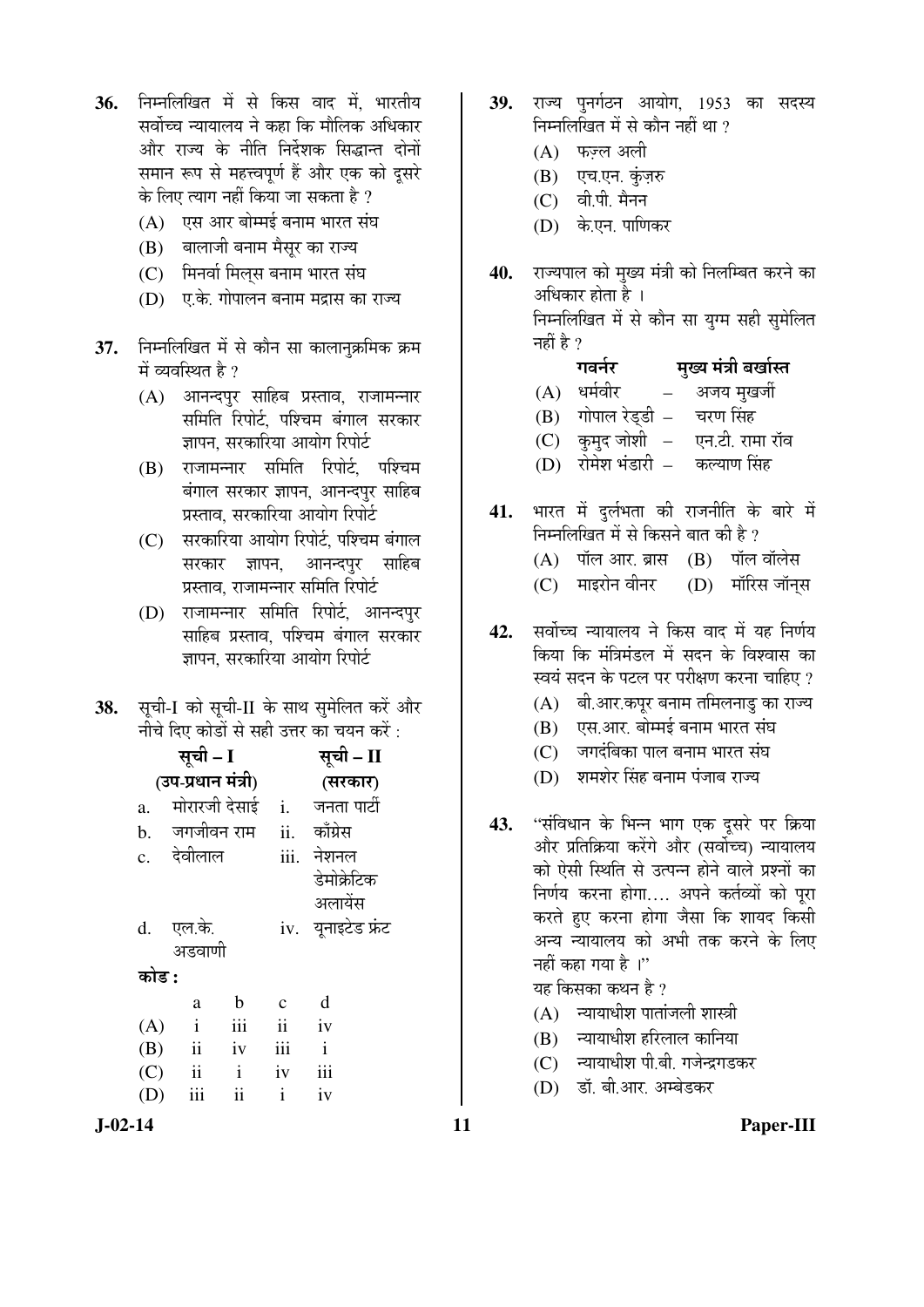- **44.** Which one among the following authorities has the power to declare a caste, race or tribe or part of group within the caste as scheduled castes in relation to a state or union territory ?
	- (A) Prime Minister
	- (B) Parliament
	- (C) Judiciary
	- (D) President of India
- **45.** Which one of the following is the chief function of the inter-state council ?
	- (A) To settle inter-state river water disputes
	- (B) To settle disputes relating to the movement of good between states
	- (C) To debate on reforming centre state relations
	- (D) To act as a forum for settling inter-state boundary disputes
- **46.** Which one among the following is considered as the first coherent theory of organization ?
	- (A) The Human Relations Theory
	- (B) Scientific Management Theory
	- (C) The Systems Theory
	- (D) The Bureaucracy Theory
- **47.** Which one of the following was the first committee to demand constitutional recognition for Panchayats ?
	- (A) Balwantrai Mehta Committee
	- (B) Ashok Mehta Committee
	- (C) Santhanam Committee
	- (D) G.V.K. Rao Committee

#### Paper-III **12** J-02-14

- **48.** Given below are two statements, one labelled as Assertion (A) and the other labelled as Reason (R) :
	- **Assertion (A) :** The Central service officers are not all India service officers, but the nature of their job and postings make them truly all India in character.
	- **Reason (R)** : Unlike officers of the All-India services, central service officer's do not work under the state governments while working in the states.

#### **Codes :**

- (A) Both (A) and (R) are true and  $(R)$ is the correct explanation of (A).
- (B) Both (A) and (R) are true, but (R) is not the correct explanation of (A).
- $(C)$  (A) is true, but  $(R)$  is false.
- (D) (A) is false, but (R) is true.
- **49.** Which one of the following is not a function of the UPSC ?
	- (A) Advise the union government on all matters relating to the method of recruitment and principles to be followed in making appointments to civil service.
	- (B) Advise the government on the suitability of candidates for promotion.
	- (C) Advise the government on disciplinary matters affecting civil servants.
	- (D) Advise the government on all matters relating to the transfer of civil servants.
- **50.** Name the country which was the first to evolve a sound recruitment system ?
	- (A) Prussia (B) India
	- (C) China (D) USA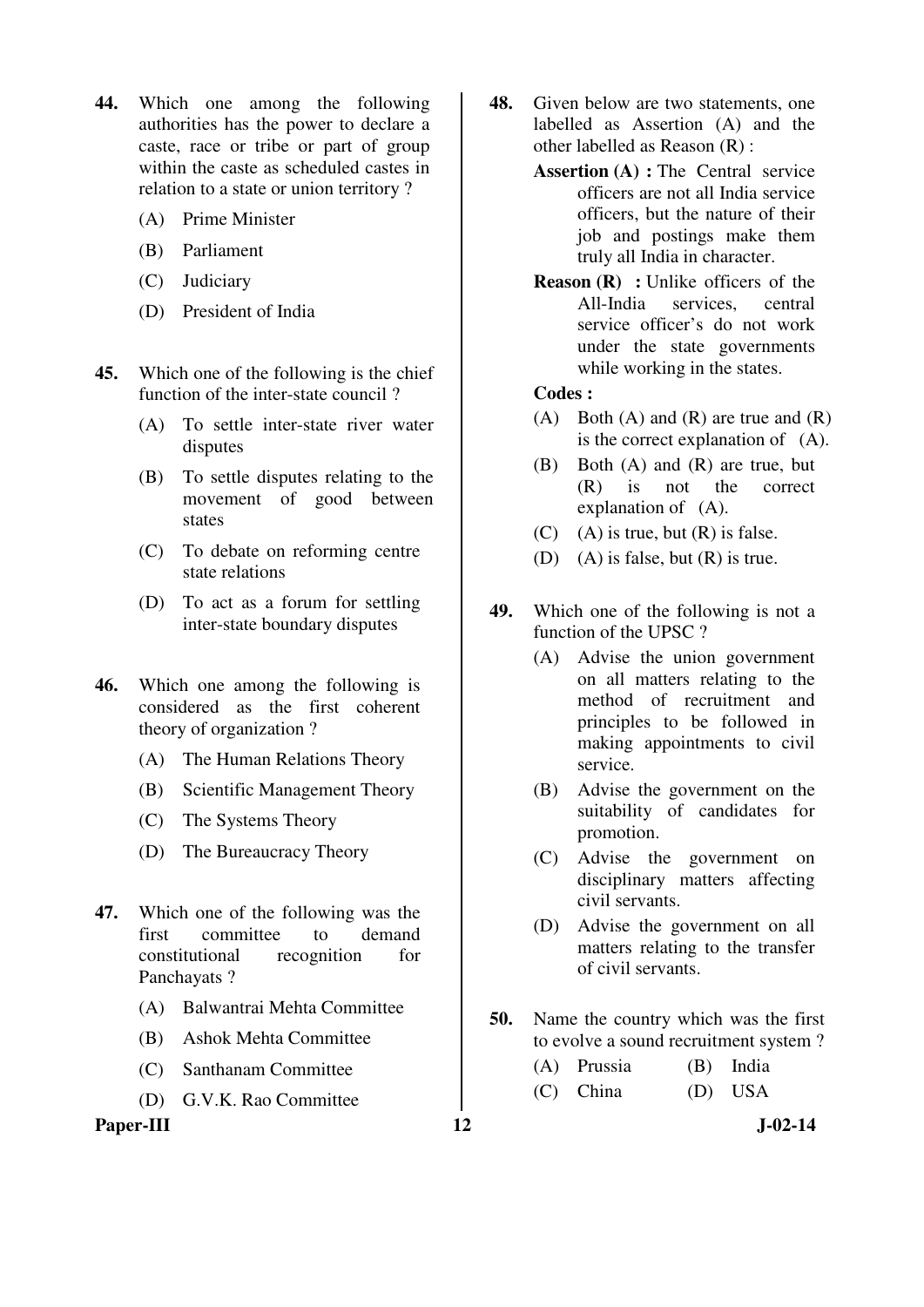- **44.** ×®Ö´®Ö×»Ö×ÜÖŸÖ ¯ÖÏÖ׬ÖÛúÖ׸üµÖÖë ´Öë ÃÖê ×ÛúÃÖê •ÖÖןÖ, प्रजाति या जनजाति अथवा जाति में समह या <u>जाति के किसी हिस्से को राज्य अथवा संघ</u> राज्य क्षेत्र के सम्बन्ध में अनुसूचित जाति घोषित करने का अधिकार है ?
	- $(A)$  प्रधान मंत्री
	- $(B)$  संसद
	- (C) न्यायाधिकरण
	- (D) भारत के राष्ट्रपति
- 45. अंत: राज्य परिषद का मुख्य कार्य निम्नलिखित में से कौन सा $\boldsymbol{\hat{z}}$  ?
	- $(A)$  अंत: राज्य नदी जल विवाद का निबटारा ।
	- (B) राज्यों के बीच वस्तुओं के ले जाने एवं ले आने से सम्बन्धित विवादों का निबटारा ।
	- (C) केन्द्र-राज्य सम्बन्धों को सुधारने पर वाद-विवाद करना ।
	- (D) अंत: राज्य सीमा विवादों को निबटाने हेत् फोरम के रूप में कार्य करना ।
- 46. संगठन का प्रथम संसक्त या सुसंगत सिद्धान्त निम्नलिखित में से किसे समझा जाता है ?
	- (A) मानव सम्बन्ध सिद्धान्त
	- (B) वैज्ञानिक प्रबन्ध सिद्धान्त
	- (C) व्यवस्था सिद्धान्त
	- (D) नौकरशाही सिद्धान्त
- 47. पंचायतों के लिये संवैधानिक स्वीकृति की माँग करने वाली प्रथम समिति कौन सी थी  $\overline{v}$ 
	- $(A)$  बलवंत राय मेहता समिति
	- $(B)$  अशोक मेहता समिति
	- $(C)$  संथानम समिति
	- (D) जी.वी.के. राव समिति

**J-02-14 13 Paper-III**

- 48. नीचे दो कथन दिये गये हैं. एक को अभिकथन  $(A)$  और दुसरे को कारण  $(R)$  का नाम दिया गया है ।
	- **अभिकथन (A) :** केन्द्रीय सेवा अधिकारी अखिल भारतीय सेवा अधिकारी नहीं हैं. परन्तु उनके काम की प्रकृति तथा नियुक्तियों की प्रकृति उन्हें सचमुच में अखिल भारतीय विशेषता के अनुरूप बना देती हैं ।
	- **कारण (R) :** अखिल भारतीय सेवाओं के अधिकारियों के विपरीत, केन्द्रीय सेवा अधिकारी राज्यों में काम करते समय राज्य सरकारों के अन्तर्गत काम नहीं करतें हैं ।

कोड $\cdot$ 

- $(A)$   $(A)$  और  $(R)$  दोनों सत्य हैं और  $(R)$ .  $(A)$  की सही व्याख्या है ।
- $(B)$   $(A)$  और  $(R)$  दोनों सत्य हैं, परन्तु  $(R)$ ,  $(A)$  की सही व्याख्या नहीं है ।
- $(C)$   $(A)$  सत्य है. परन्त  $(R)$  असत्य है ।
- (D) (A) असत्य है, परन्तु (R) सत्य है।
- 49. यू.पी.एस.सी. का कार्य निम्नलिखित में से कौन सा नहीं है ?
	- $(A)$  संघीय सरकार को भर्त्ती पद्धति से सम्बन्धित सभी मामलों पर और सिविल सेवा में नियुक्तियाँ करने में जिन सिद्धान्तों का पालन करना है उन पर परामर्श देना ।
	- (B) पदोन्नति के लिए अभ्यर्थियों की उपयुक्तता पर सरकार को परामर्श देना ।
	- (C) सिविल सेवकों को प्रभावित करने वाले अनुशासन सम्बन्धी मामलों पर सरकार को परामर्श देना ।
	- (D) सिविल सेवकों के तबादले से सम्बन्धित .<br>मामलों पर सरकार को परामर्श देना ।
- 50. उस देश का नाम बताइये जिसने दुरुस्त भर्ती व्यवस्था सबसे पहले विकसित की ?
	- $(A)$  प्रशिया  $(B)$  भारत
	- (C) चीन (D) यू.एस.ए.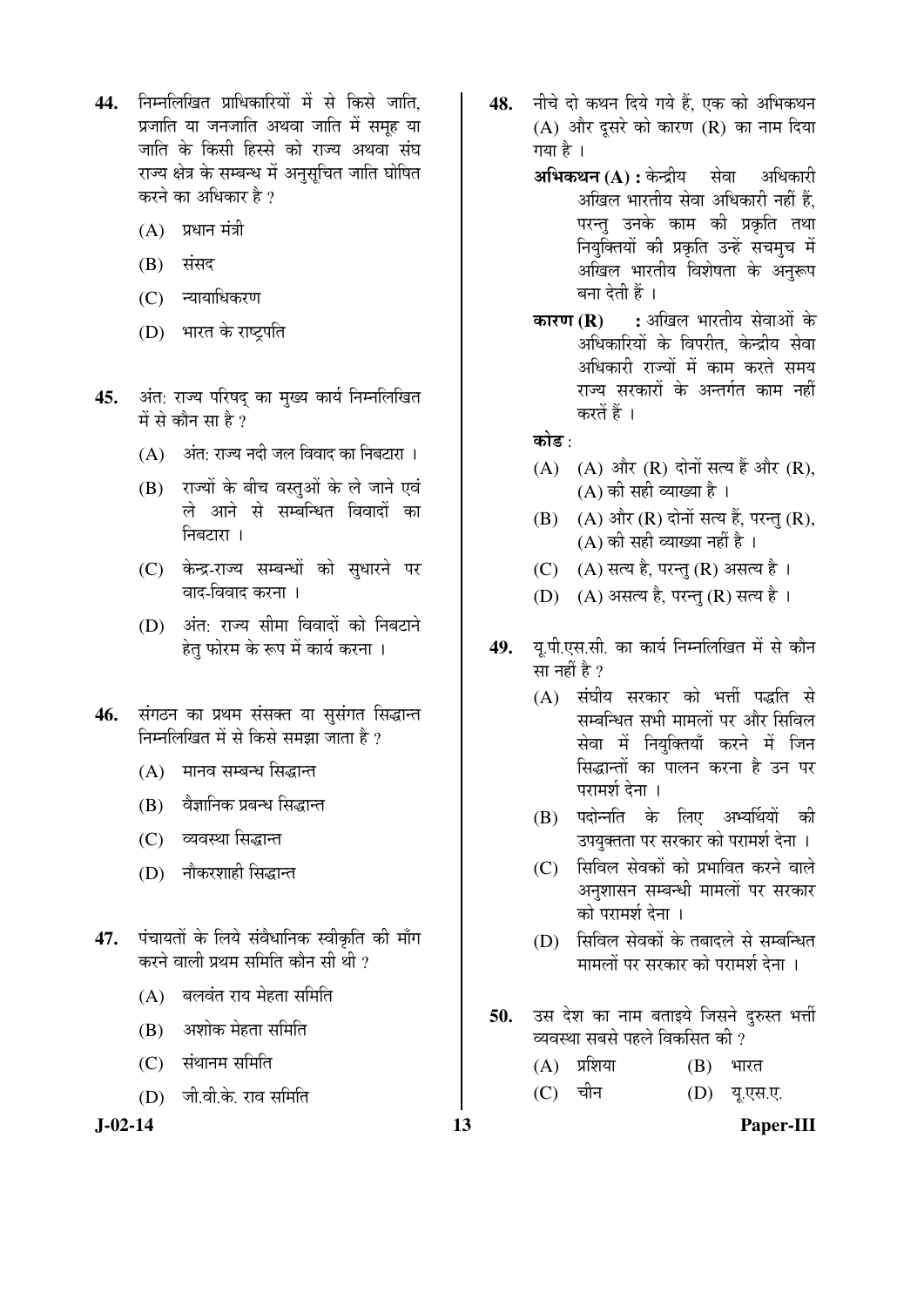- **51.** Which one among the following is described as the 'corner-stone' of the whole public personnel structure ?
	- (A) Promotion
	- (B) Recruitment and selection
	- (C) Discipline
	- (D) Morale
- **52.** The term 'spoil system' applies to : (A) Guardian bureaucracy
	-
	- (B) Caste bureaucracy
	- (C) Patronage bureaucracy
	- (D) Merit bureaucracy
- **53.** Chronologically arrange the correct sequence of the following landmarks in the growth and emergence of New Public Administration :
	- 1. The minnowbrook conference<br>2. The honey report on higher
	- The honey report on higher education for public service
	- 3. The Philadelphia conference on the theory & practices of public administration
	- 4. Publication of 'Towards a new public administration : The Minnowbrook perspective'
	- **Codes :**<br>(A)  $4, 3, 1, 2$
	- (B) 2, 3, 1, 4<br>(D) 1, 2, 3, 4  $(C)$  2, 4, 1, 3
- **54.** Who amongst the following emphasized development administration as an approach?<br>1. Riggs 2. Fains
	- 2. Fainsod<br>4. Weidner

 3. Heady 4. Weidner Select the correct answer from the codes given below :

- (A)  $1, 2$  and  $4$  (B)  $2, 3$  and  $4$
- (C)  $1, 2$  and 3 (D)  $1, 2, 3$  and 4
- **55.** Which of the following political rights are not available to a civil servant in India ?
	- 1. Expressing a political view
	- 2. Supporting a political movement
	- 3. Contributing financially to a political party
	- 4. Voting in state and national elections

 Select the correct answer from the codes given below :

(A)  $\overline{1}$ , 3 and 4 (B) 2, 3 and 4<br>(C) 1, 2 and 3 (D) 2 and 3  $(C)$  1, 2 and 3

- **56.** Which among the following is not a principle of organization ?
	- (A) Collective Responsibility
	- (B) Hierarchy
	- (C) Span of Control
	- (D) Integration
- **57.** Who among the following has divided the scope of public administration into administration theory and applied theory ?
	- (A) H. Walker
	- (B) Ferral Heady
	- (C) F.A. Nigro
	- (D) Nicholas Henry
- **58.** "Officials make work for each other". This is said by :
	- (A) Peter Drucker
	- (B) Ramsay Muir
	- (C) Parkinson
	- (D) H. Finer
- **59.** The first country in the world to introduce the right to information was :
	- (A) Norway (B) USA
	- (C) Sweden (D) Finland
- **60.** Which one among the following statements is false ?
	- (A) The first hour of every parliament day is reserved for questions.
	- (B) Zero hour is a typical Indian innovation in the field of parliamentary practice.
	- (C) New public administration is an uniquely American phenomenon.
	- (D) Judicial control over administrative acts stems from natural law.

Paper-III **14** J-02-14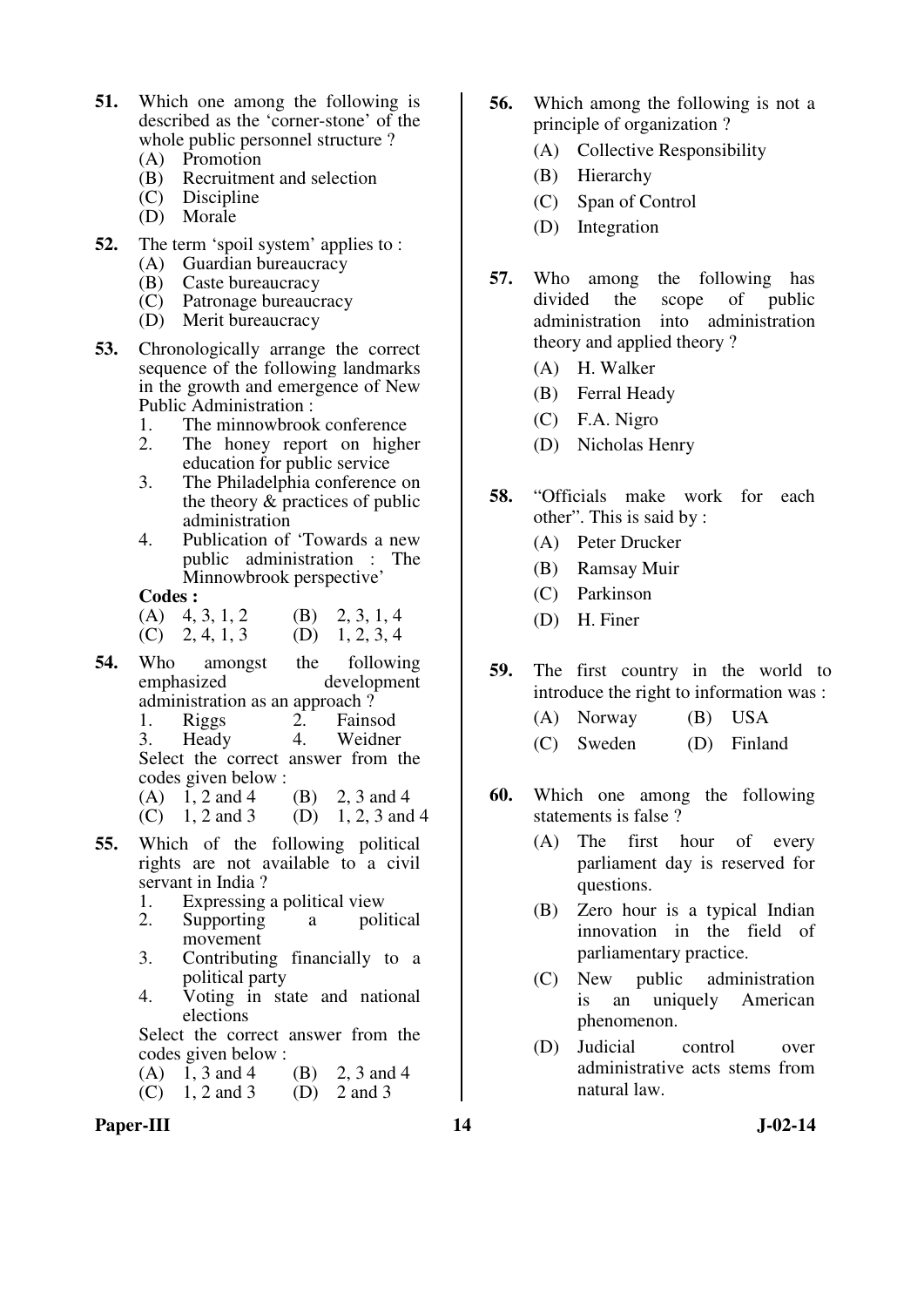- **51.** निम्नलिखित में से किसका वर्णन सम्पर्ण लोक कार्मिक संरचना की महत्त्वपर्ण वस्त के रूप में किया गया है ?
	- (A) पदोन्नति (B) भर्त्ती और चयन<br>(C) अनुशासन (D) मनोबल
	- (C) अनुशासन
- 52. 'स्पॉयल सिस्टम' यह शब्द किस पर प्रयुक्त होता है ?
	- $(A)$  अभिरक्षक नौकरशाही
	- $(B)$  जाति नौकरशाही
	- $(C)$  संरक्षक नौकरशाही
	- (D) योग्यता नौकरशाही
- **53.** नव लोक प्रशासन के उद्भव और विकास में निम्नलिखित युगप्रवर्तन<sup>े</sup> घटनाओं को कालानुक्रमिक रूप से व्यवस्थित करें :
	- 1. मिन्नोब्रूक कॉन्फ्रेंस
	- 2. लोक सेवा के लिए उच्च शिक्षा पर हनी रिपोर्ट
	- <u>3. लोक प्रशासन के सिद्धान्त एवं व्यवहार</u> पर फिलाडेलफिया कान्फ्रेंस
	- 4. "टूवर्डस् ए न्यू पब्लिक एडमिनिस्ट्रेशन : दी मिन्नोब्रूक पर्सपेक्टिव'' का प्रकाशन

#### कोड़ $\cdot$

- $(A)$  4, 3, 1, 2 (B) 2, 3, 1, 4  $(C)$  2, 4, 1, 3 (D) 1, 2, 3, 4
- **54.** उपागम के रूप में विकास प्रशासन पर निम्नलिखित में से किसने ज़ोर दिया है ?
	- 1. रिग्गुस
	- 2. फेनसॉड
	- 3. हेडी
	- 4. वीडनर
	- नीचे दिए कोडों से सही उत्तर का चयन करें :<br>(A) 1. 2 और 4 (B) 2. 3 और ·
	- $(B)$  2, 3 और 4
	- (C)  $1, 2$  और 3 (D)  $1, 2, 3$  और 4
- **55.** निम्नलिखित में से कौन से राजनीतिक अधिकार <u>भारत में सिविल सेवक को उपलब्ध नहीं हैं ?</u>
	- <u>1</u>. राजनीतिक विचार व्यक्त करना ।
	- 2. राजनीतिक आन्दोलन को समर्थन देना ।
	- 3. राजनीतिक दल को वित्तीय योगदान करना ।
	- 4. राजकीय तथा राष्ट्रीय चुनावों में मतदान करना ।
	- नीचे दिए कोडों से सही उत्तर का चयन करना :
	- $(A)$  1, 3 और 4  $(B)$  2, 3 और 4
	- (C)  $1, 2$  और 3 (D) 2 और 3

- 56. संगठन का सिद्धान्त निम्नलिखित में से कौन सा नहीं है  $\gamma$ 
	- (A) सामूहिक उत्तरदायित्व
	- $(B)$  सोपानिकी
	- (C) नियन्त्रण की सीमा
	- (D) एकीकरण
- 57. लोक प्रशासन के सीमाक्षेत्र को प्रशासनिक ः<br>सिद्धान्त और अन्**प्रयुक्त सिद्धान्त में** निम्नलिखित में से किसने विभाजित किया है ?
	- $(A)$  एच. वॉकर
	- $(B)$  फैरल हेड्डी
	- $(C)$  एफ.ए. नीग्रो
	- $(D)$  निकोलस हैनरी
- 58. "अधिकारीगण एक दसरे के लिए कार्य सुजित करते हैं।" यह किसने कहा है ?
	- (A) पीटर इकर (B) रैमजे म्युर
	- (C) पार्किनसन (D) एच. फाइनर
- 59. सूचना के अधिकार को प्रवर्तित करने वाला विश्व का प्रथम देश था
	- $(A)$  नॉर्वे  $(B)$  यू.एस.ए.
	- (C) स्वीडन (D) फिनलैण्ड
- **60.** निम्नलिखित में से कौन सा कथन असत्य है ?
	- $(A)$  प्रत्येक संसद दिवस का पहला घण्टा प्रश्नों के लिए आरक्षित होता है ।
	- (B) शून्य काल (ज़ीरो अवर) संसदीय प्रथा के क्षेत्र में प्रारूपिक भारतीय नवप्रवर्तन है ।
	- (C) नव लोक प्रशासन अद्वितीय रूप से आमेरिकन परिघटना है)।
	- (D) प्रशासनिक क्रियाओं पर न्यायिक नियन्त्रण नैसर्गिक नियम से निकला है ।

**J-02-14 15 Paper-III**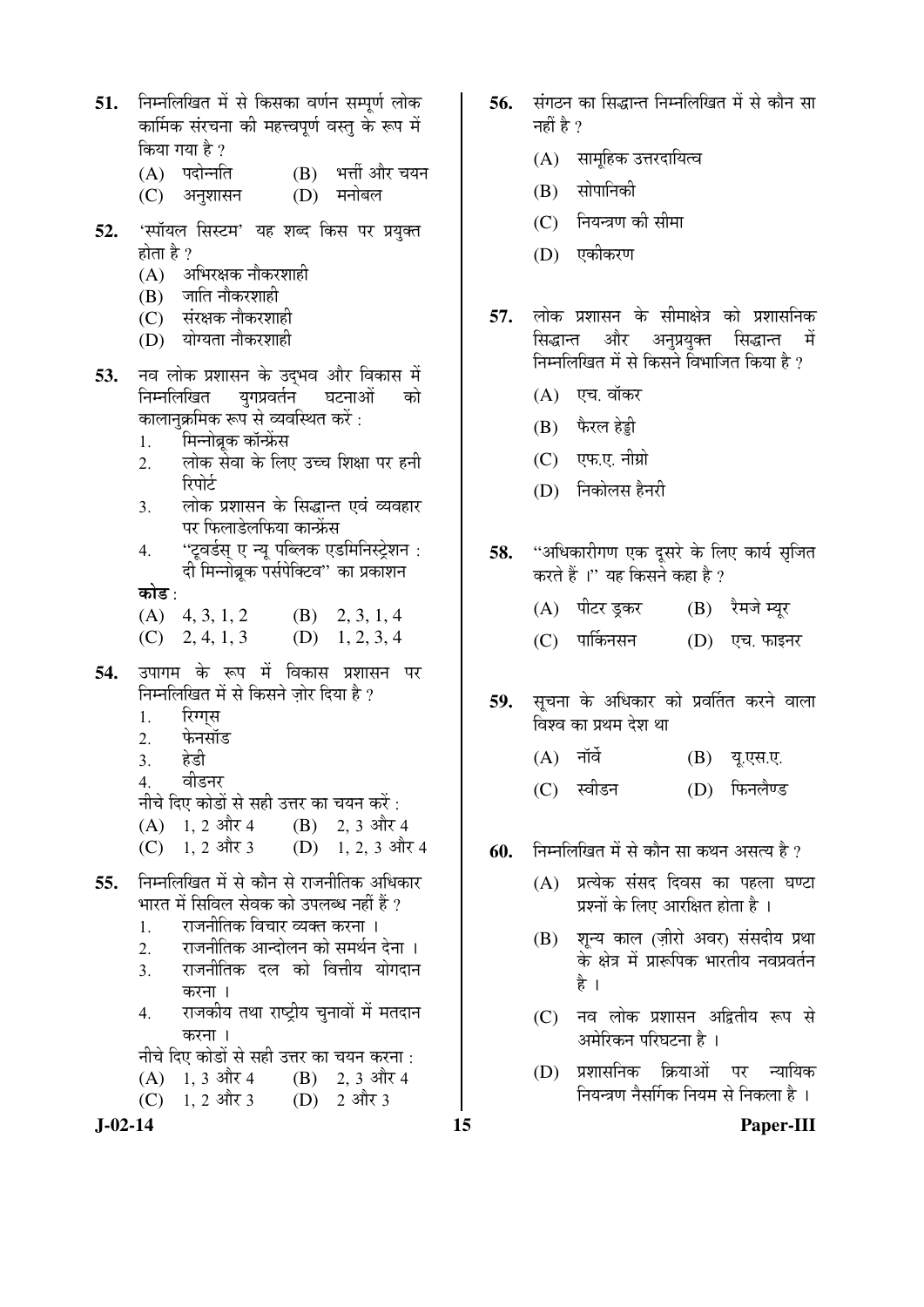**61.** Match List-I with List-II and select the correct answer from the codes given below :

|                 | List-I<br>(Approaches-<br>Feminism) |               | List-II<br>(Feminist<br>thinkers) |      |                      |
|-----------------|-------------------------------------|---------------|-----------------------------------|------|----------------------|
| a.              | <b>Critical Theory</b>              |               |                                   | -1.  | Elisabeth<br>Prugl   |
| b.              | Social<br>Constructivism            |               |                                   | ii.  | Chandra<br>Mohanty   |
| $\mathcal{C}$ . | Post<br>Structuralism               |               |                                   | iii. | Sandra<br>Whiteworth |
| d.              | Post<br>Colonialism                 |               |                                   | iv.  | Charlotte<br>Hooper  |
| <b>Codes:</b>   |                                     |               |                                   |      |                      |
|                 | a                                   | b             | C                                 | d    |                      |
| (A)             | iv                                  | iii           | ii                                | i    |                      |
| (B)             | $\mathbf{i}$                        | $\mathbf{ii}$ | iii                               | iv   |                      |
| (C)             | ii                                  | iv            | $\mathbf{i}$                      | iii  |                      |
| (D)             | iii                                 | $\mathbf{i}$  | iv                                | ii   |                      |

- **62.** Globalization signifies which of the following :
	- (A) Time-space compression
	- (B) The integration of the worldeconomy
	- (C) The growth of supra-territorial relations between people
	- (D) All the above
- **63.** Who said the following "In crucial situations, however the ultimate concern of states is not for power but for security"?
	- (A) Thomas Schelling
	- (B) Kenneth Waltz
	- (C) Barry Buzan
	- (D) John Mearshemier
- **64.** Institutionalist approach of international political economy draws on theories from
	- (A) Incentive structures
	- (B) Delegation and agency
	- (C) Historical factors
	- (D) Sociological factors

## Paper-III **16** J-02-14

- **65.** Who has proposed a three tiered conception of international law based on Moravsik's new liberalism ?
	- (A) M. Byers
	- (B) A.M. Slaughter
	- (C) Koskenniemi
	- (D) A. Guzman
- **66.** Identify the correct sequence of the process as recommended by the seminal report, 'An Agenda for Peace' (1992)
	- i. Peace keeping
	- ii. Preventive diplomacy
	- iii. Peace building
	- iv. Peace making
	- **Codes :**
- $(A)$  ii iv i iii  $(B)$  i ii iii iv (C) iii i iv ii  $(D)$  iv iii ii i
- **67.** Who said that 'the United States is not simply a superpower ; it is a hyper power' ?
	- (A) Hubart Vedrine
	- (B) Robert Gates
	- (C) Richard Haas
	- (D) Paul Kennedy
- **68.** Match List-I with List-II and select the correct answer form the codes given below :

| List-I         |                                |                         |               |        | $List-II$  |  |
|----------------|--------------------------------|-------------------------|---------------|--------|------------|--|
|                | (UN conference                 |                         |               |        | (Issues)   |  |
|                | place)                         |                         |               |        |            |  |
| a.             | Rio de Janeiro i.              |                         |               |        | Population |  |
|                | (1992)                         |                         |               |        |            |  |
|                | b. Vienna (1993) ii.           |                         |               |        | Women      |  |
| $\mathbf{c}$ . | Cairo (1994) iii. Human        |                         |               |        |            |  |
|                |                                |                         |               | Rights |            |  |
| d.             | Beijing (1995) iv. Environment |                         |               |        |            |  |
|                | <b>Codes:</b>                  |                         |               |        |            |  |
|                | a                              | b                       | $\mathbf c$   | d      |            |  |
| (A)            | $\rm i$                        | iv                      | $\mathbf{ii}$ | iii    |            |  |
| (B)            | $\mathbf{ii}$                  | $\mathbf{i}$            | iii           | iv     |            |  |
| (C)            | iii                            | $\overline{\mathbf{1}}$ | iv            | i      |            |  |
|                | iv                             | iii                     | $\mathbf{i}$  | ii     |            |  |
|                |                                |                         |               |        |            |  |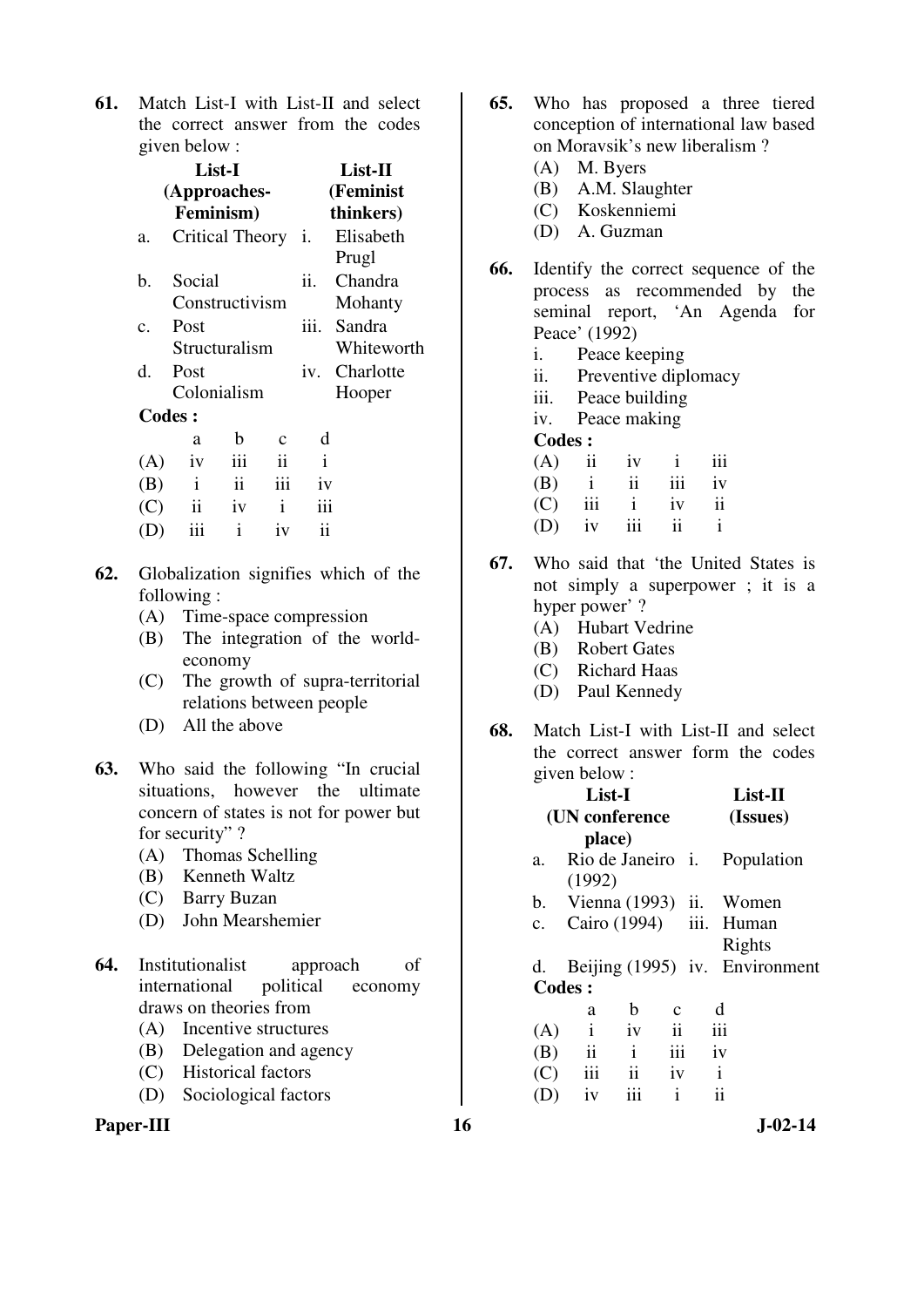| 61. सूची-I को सूची-II के साथ सुमेलित करें और |  |
|----------------------------------------------|--|
| नीचे दिए कोडों से सही उत्तर का चयन करें :    |  |

|                                | गांव ।५ए काडा स सहा उत्तर का वंबन कर :     |
|--------------------------------|--------------------------------------------|
| सूची – I                       | सूची – II                                  |
|                                | (उपागम-नारीवाद) (नारीवादी चिंतक)           |
| क्रिटीकल<br>a.                 | i. एलिजाबेथ प्रूग् <b>ल</b>                |
| सिद्धान्त                      |                                            |
| b. सामाजिक                     | ii. चंद्रा महन्ती                          |
| निर्माणवाद                     |                                            |
| c. उत्तर                       | iii.  सांड्रा व्हाइटवर्थ                   |
| संरचनावाद                      |                                            |
| उत्तर<br>d.                    | iv. चार्लोट हूपर                           |
| उपनिवेशवाद                     |                                            |
| कोड :                          |                                            |
|                                |                                            |
| $\mathbf{b}$<br>a              | $\mathbf d$<br>$\mathbf{c}$                |
| $(A)$ iv iii                   | $\mathbf{ii}$<br>$\mathbf{i}$              |
| $(B)$ i ii                     | iii iv                                     |
| $(C)$ ii iv                    | $\mathbf{i}$<br>iii                        |
| $(D)$ iii i                    | $\overline{\mathbf{u}}$<br>iv              |
|                                |                                            |
|                                | वैश्वीकरण निम्नलिखित से किसे सूचित करता    |
| है ?                           |                                            |
| (A) समय-स्थान संपीड्य          |                                            |
|                                | (B) विश्व-अर्थव्यवस्था का एकीकरण           |
|                                | (C) लोगों के बीच अधिक्षेत्रीय सम्बन्धों की |
| वृद्धि                         |                                            |
| (D) उपर्युक्त सभी              |                                            |
|                                |                                            |
|                                | यह किसने कहा है, " अहम: स्थितियों में,     |
|                                | फिर भी राज्यों का परम सरोकार सत्ता के लिए  |
|                                | नहीं परन्तु सुरक्षा के लिए होता है।" ?     |
| (A) थॉमस शेलिंग                |                                            |
| (B) कैनेथ वाल्टज़              |                                            |
| (C) बेरी बुज़ान                |                                            |
| (D) जॉन मर्शीमीयर              |                                            |
|                                |                                            |
|                                | अंतर्राष्ट्रीय राजनीतिक अर्थव्यवस्था का    |
|                                | सांस्थानिकवादी उपागम निम्नलिखित में से     |
| किससे सिद्धान्तों को लेता है ? |                                            |
| (A) प्रोत्साहन संरचनाएँ        |                                            |
| (B) प्रत्यायोजन और एजेन्सी     |                                            |
|                                |                                            |
| (C) ऐतिहासिक कारक              |                                            |
| (D) सामाजिक कारक               |                                            |

 $J-02-14$ 

62.

63.

64.

मोरावसिक के नव-उदारवाद पर आधारित 65. अंतर्राष्टीय कानन की तीन-स्तरीय धारणा का प्रस्ताव किसने दिया है ? (A) एम.बायर्स (B) ए.एम.स्लॉटर (C) कोस्केन्नीमी (D) ए.गुज़मैन सेमीनल रिपोर्ट, एन एजेन्डा फॉर पीस (1992) 66. द्वारा अनशंसित प्रक्रिया का सही अनक्रम बताइए पीस कीपिंग  $\mathbf{i}$ . निरोधक राजनय/कूटनीति  $\ddot{\mathbf{i}}$ शान्ति निर्माण iii. पीस मेकिंग iv. कुट:  $(A)$  $\overline{\mathbf{u}}$ iv  $\mathbf{i}$ iii  $(B)$  $\mathbf{i}$ iii  $iv$  $\overline{\mathbf{u}}$  $(C)$ iii  $\mathbf{i}$  $iv$  $\mathbf{ii}$  $\mathbf{i}$ (D)  $iv$ iii  $\overline{\mathbf{i}}$ किसने कहा है कि यूनाइटेड स्टेट्स न सिर्फ सुपर 67. पावर (अधि शक्ति) है ; वह हाइपर पावर (अतिशय सत्ता) है ? (B) रॉबर्ट गेट्स (A) हुबार्ट वेदराइन (C) रिचर्ड हास (D) पॉल केनेडी सूची-I को सूची-II के साथ सुमेलित करें और 68. नीचे दिए कोडों से सही उत्तर का चयन करें : सूची - II सूची – I (यू.एन. कान्फ्रेंस स्थल) (मुद्दे) रिओ दे जेनेरिओ  $\mathbf{i}$ . जनसंख्या  $\mathbf{a}$ .  $(1992)$ b. वियेना (1993) ii. महिलाएँ कैरो (1994) iii. मानवाधिकार  $\mathbf{c}$ . बीजिंग (1995) iv. पर्यावरण d. कोड :  $\mathbf b$  $\mathbf{c}$  $\mathbf{d}$ a  $(A)$  $\mathbf{i}$  $iv$  $\mathbf{ii}$ iii (B)  $ii$  $\mathbf{i}$ iii iv  $(C)$  $iii$  $\mathbf{i}$  $iv$  $\mathbf{i}$  $(D)$  $iv$ iii  $\mathbf{i}$  $\ddot{\rm ii}$ 

17

Paper-III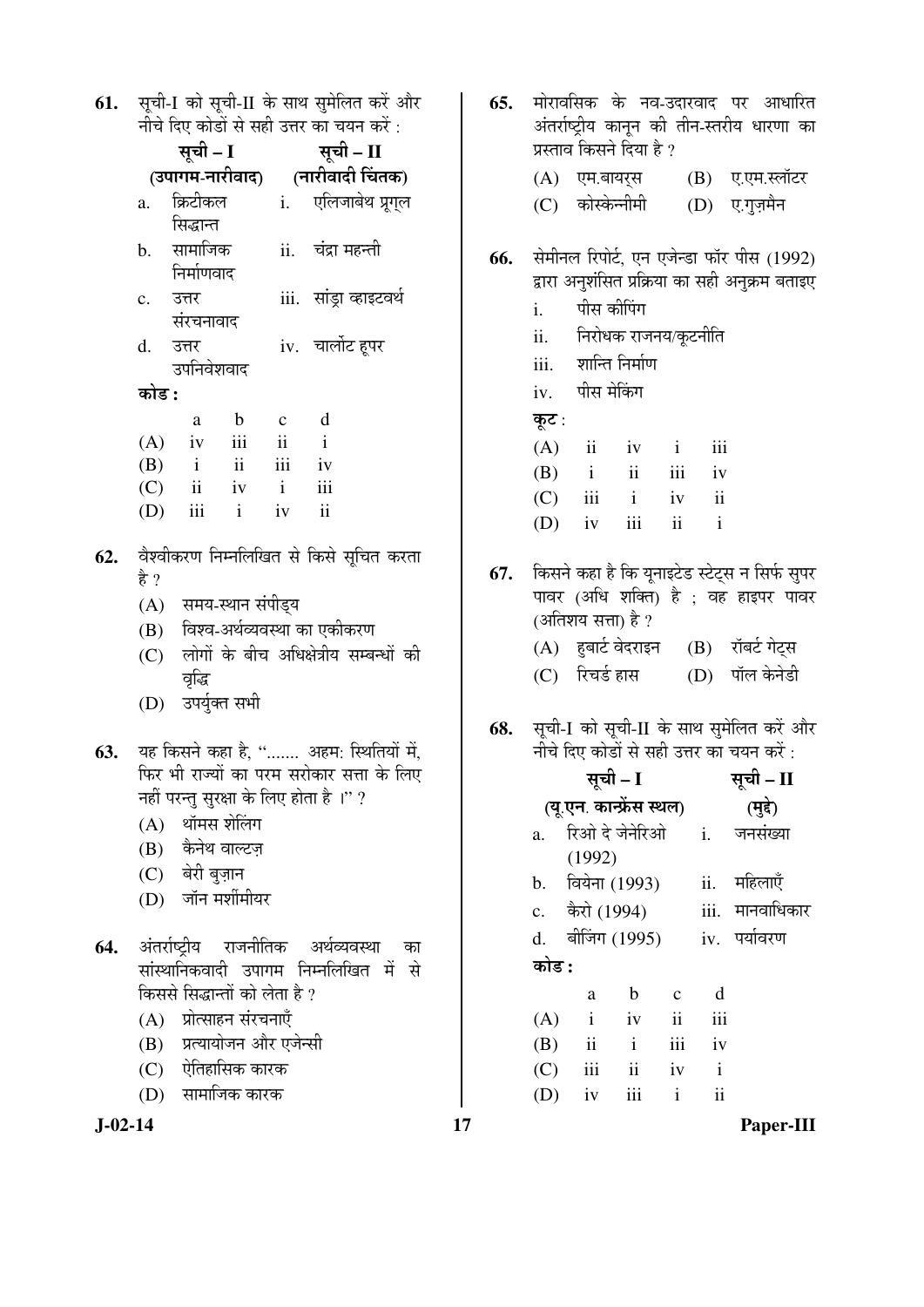| 69. Bay of pigs is associated with which |
|------------------------------------------|
| crisis during the cold war?              |

- (A) Cuban Missile
- (B) Hungary
- (C) Korea
- (D) Suez Canal
- **70.** Black widows are women terrorists. To which country do they belongs ?
	- (A) Palestine (B) Chechenya
	- (C) Sri Lanka (D) Lebanon
- **71.** Chronologically arrange the following treaties on environment in the correct ascending order,
	- i. UN Law of the Sea
	- ii. Kyoto Protocol
	- iii. Antarctic Treaty
	- iv. Cartogena protocol on Biosafety

#### **Codes :**

| $(A)$ iii, i, ii, iv | $(B)$ ii, iv, i, iii |
|----------------------|----------------------|
| $(C)$ iv, ii, iii, i | $(D)$ i, iii, iv, ii |

**72.** Match List-I with List-II and select the correct answer form the codes given below :

| List-I          |               |              |             | $List-II$          |  |  |
|-----------------|---------------|--------------|-------------|--------------------|--|--|
| (Authors)       |               |              |             | (Books)            |  |  |
| a.              | S.D. Muni i.  |              |             | Crossing the       |  |  |
|                 |               |              |             | Rubicon            |  |  |
| b.              | C.            |              | ii.         | Anatomy of a       |  |  |
|                 | Rajamohan     |              |             | flawed             |  |  |
|                 |               |              |             | Inheritance / Indo |  |  |
|                 |               |              |             | Pak relations      |  |  |
| $\mathcal{C}$ . | Urmila        |              | iii.        | Pangs of           |  |  |
|                 | Phadnis       |              |             | proximity          |  |  |
| d.              | J.N. Dixit    |              | iv.         | Ethnicity and      |  |  |
|                 |               |              |             | nation-building    |  |  |
|                 |               |              |             | in South Asia      |  |  |
|                 | <b>Codes:</b> |              |             |                    |  |  |
|                 | a             | b            | $\mathbf c$ | d                  |  |  |
| (A)             | iii           | $\mathbf{i}$ | iv          | $\ddot{\rm{11}}$   |  |  |
| (B)             | $\mathbf{ii}$ | $\mathbf{i}$ | iii         | iv                 |  |  |
| (C)             | $\mathbf{i}$  | ii           | iv          | iii                |  |  |

 $(D)$  iv iii ii i

- **73.** India's tryst with Asia was enunciated in the vision of engagement which was articulated by :
	- (A) Indira Gandhi
	- (B) Sardar Patel
	- (C) Mahatma Gandhi
	- (D) Jawaharlal Nehru
- **74.** Given below are two statements, one labelled as Assertion (A) and the other labelled as Reason (R) :
	- **Assertion (A) :** The factors and forces that constrained Nehru's India from playing its legitimate role in Asia have either been mitigated to an extent, or redefined.
	- **Reason (R) :** The end of the cold war and expansion of the strategic space for India to pursue its national interests has widened.

#### **Codes :**

- (A) Both (A) and (R) are true and (R) is the correct explanation of  $(A).$
- (B) Both (A) and (R) are true, but (R) is not the correct explanation of (A).
- $(C)$  (A) is true, but  $(R)$  is false.
- (D) (A) is false, but (R) is true.
- **75.** When did the United Nations general assembly resolution 2832 on the declaration of the Indian Ocean as a zone of peace, adopt ?

(A) 1970 (B) 1971

(C) 1972 (D) 1973

Paper-III **18** J-02-14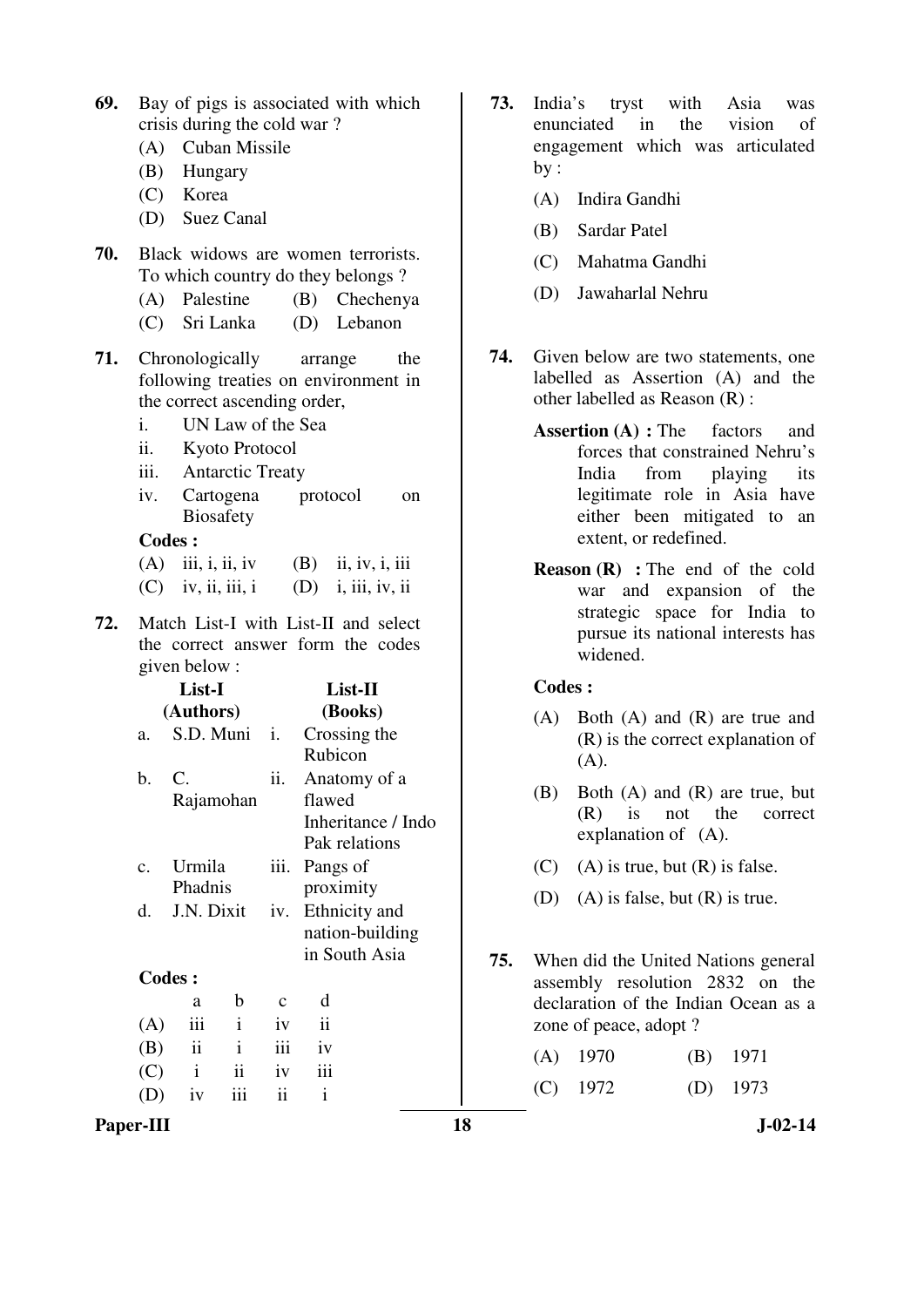'बे ऑफ पिगस', शीतयद्ध के दौरान किस 69. संकट से सम्बन्धित है ? (A) क्युबन मिसाइल (B) हंगरी  $(C)$  कोरिया (D) स्वेज़ नहर काली विधवाएँ (ब्लैक विडोस) महिला 70. आतंकवादी हैं. वे किस देश से हैं ? (A) पेलेस्टीन  $(B)$  चेचन्या श्रीलंका  $(D)$  लेबनान  $(C)$ पर्यावरण पर निम्नलिखित संधियों को सही 71. आरोही क्रम में कालानुक्रमिक अनुक्रम में व्यवस्थित करें :  $\mathbf{i}$ . यू एन का समुद्री कानून क्योटो प्रोटोकॉल (उपसंधि)  $ii.$ अंटार्टिक संधि  $iii$ जैव सुरक्षा पर कार्टोजीना प्रोटोकॉल  $iv$ . कोड :  $(B)$  ii, iv, i, iii  $(A)$  iii, i, ii, iv  $(C)$  iv, ii, iii, i  $(D)$  i, iii, iv, ii सूची-I को सूची-II के साथ सुमेलित करें और 72. नीचे कोडों से सही उत्तर का चयन करें : सूची – I सूची – II (लेखक) (पुस्तक) एस.डी.मुनि क्रोसिंग दी  $\mathbf{i}$ . a. रुबिकोन सी राजामोहन एनाटोमी ऑफ ए  $h_{\alpha}$  $ii.$ फ्लॉड इनहेरिटेंस – इंडो-पाक रिलेशनस उर्मिला फड़नीस iii. पैंगस  $\mathbf{c}$ . ऑफ प्रोक्सिमिटी जे.एन. दीक्षित iv. एथनिसिटी एण्ड  $\mathbf{d}$ . नेशन बिल्डिंग इन साउथ एशिया कोड :  $\mathbf b$  $\mathbf d$ a  $\mathbf{c}$  $(A)$ iii  $\mathbf{i}$  $iv$  $\mathbf{ii}$  $(B)$  $\mathbf{ii}$  $\mathbf{i}$ iii iv  $(C)$  $\mathbf{i}$  $\mathbf{ii}$  $iv$ iii (D)  $iv$ iii  $\mathbf{ii}$  $\mathbf{i}$ 

- 73. एशिया के साथ भारत का मिलन, वचनबद्धता की कल्पना में स्पष्ट अभिव्यक्त किया गया था. यह किसने स्पष्ट बताया है ?
	- $(A)$  इंदिरा गांधी
	- (B) सरदार पटेल
	- $(C)$  महात्मा गांधी
	- (D) जवाहरलाल नेहरू
- नीचे दो कथन दिये गये हैं. एक को अभिकथन 74.  $(A)$  और दूसरे को कारण  $(R)$  का नाम दिया गया है ।
	- अभिकथन (A) : नेहरू के भारत को एशिया में अपनी वैध भूमिका अदा करने से रोकने वाले कारक और शक्तियाँ या तो एक सीमा तक कम हो गए हैं या पुन: परिभाषित किए गए हैं ।
	- : अपने राष्ट्रीय हितों को पुरा कारण $(R)$ करने की कोशिश करने के लिए शीत यद्ध का अन्त और भारत के लिए ्<br>सामरिक जगह का विस्तार व्यापक हो गया है।

#### कोड :

- (A) (A) और (R) दोनों सत्य हैं और (R),  $(A)$  की सही व्याख्या है।
- (B) (A) और (R) दोनों सत्य हैं, परन्तु (R),  $(A)$  की सही व्याख्या नहीं है।
- (C)  $(A)$  सत्य है, परन्तु (R) असत्य है।
- (D) (A) असत्य है, परन्तु (R) सत्य है।

शान्ति के क्षेत्र के रूप में भारतीय महासागर पर 75. घोषणा के सम्बन्ध में संयक्त राष्ट जनरल असम्बली प्रस्ताव 2832 कब अंगीकृत किया गया ?

> $(A)$  1970 1971 (B)  $(C)$  1972  $(D)$ 1973

 $J-02-14$ 

19

Paper-III